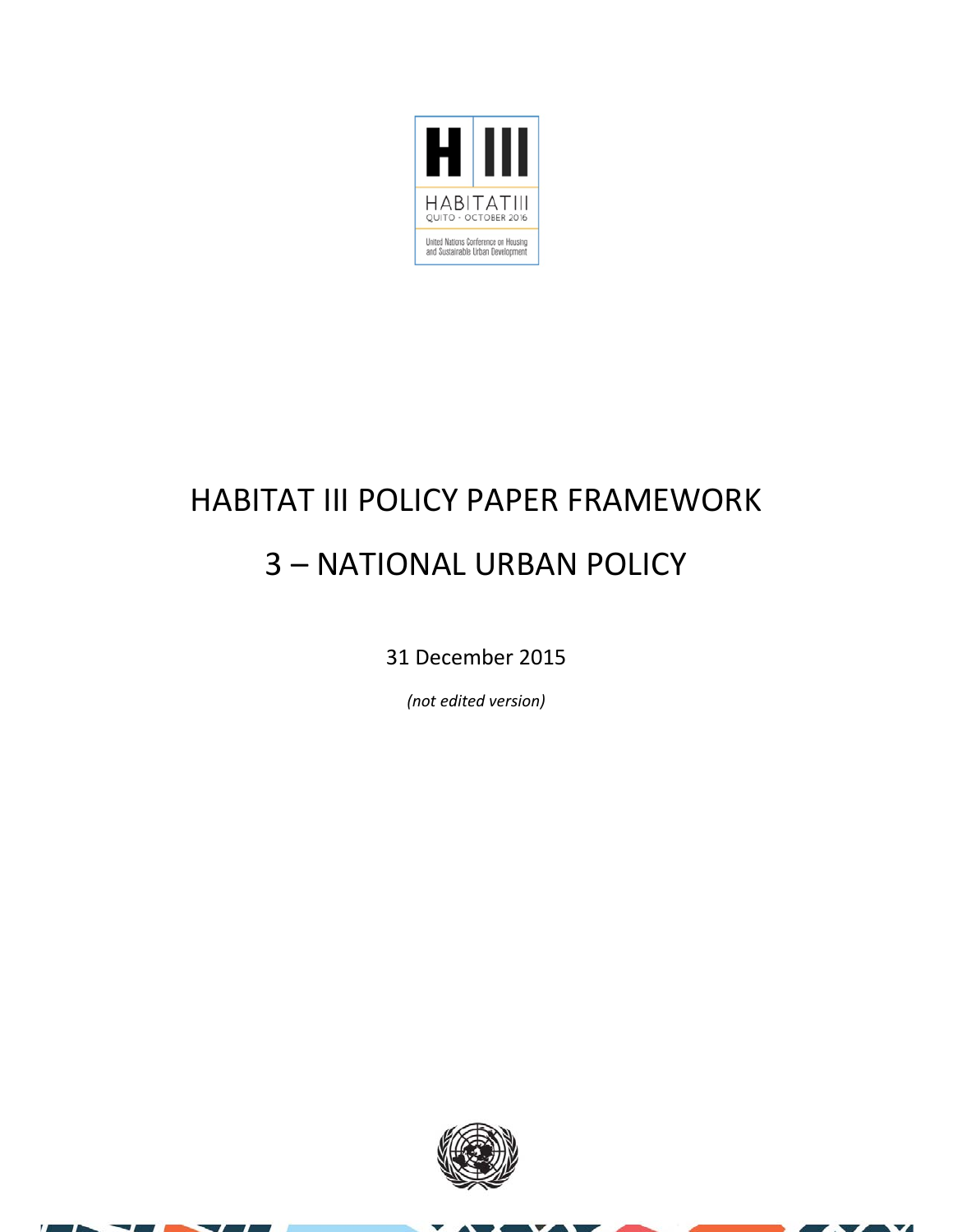

*This Habitat III Policy Paper Framework has been prepared by the Habitat III Policy Unit 3 members and submitted by 31 December 2015. It has followed the Habitat III Policy Paper Framework template provided by the Habitat III Secretariat to all Habitat III Policy Units<sup>1</sup> .* 

*Habitat III Policy Units are co‐led by two international organizations and composed by a maximum of 20 experts each, bringing together individual experts from a variety of fields, including academia, government, civil society and other regional and international bodies.* 

*The composition of the Policy Unit 3 can be consulted at www.habitat3.org* 

<sup>1.</sup> Note by the Secretariat: In specific cases slightly changes to the Habitat III Policy Paper Framework template have been accepted such as addition of executive summaries, introductions, bibliography, etc. However all frameworks have been adapted to the three basic expected accomplishments: challenges, priorities and implementation. The Habitat III Policy Paper Framework template can be consulted at: www.habitat3.org



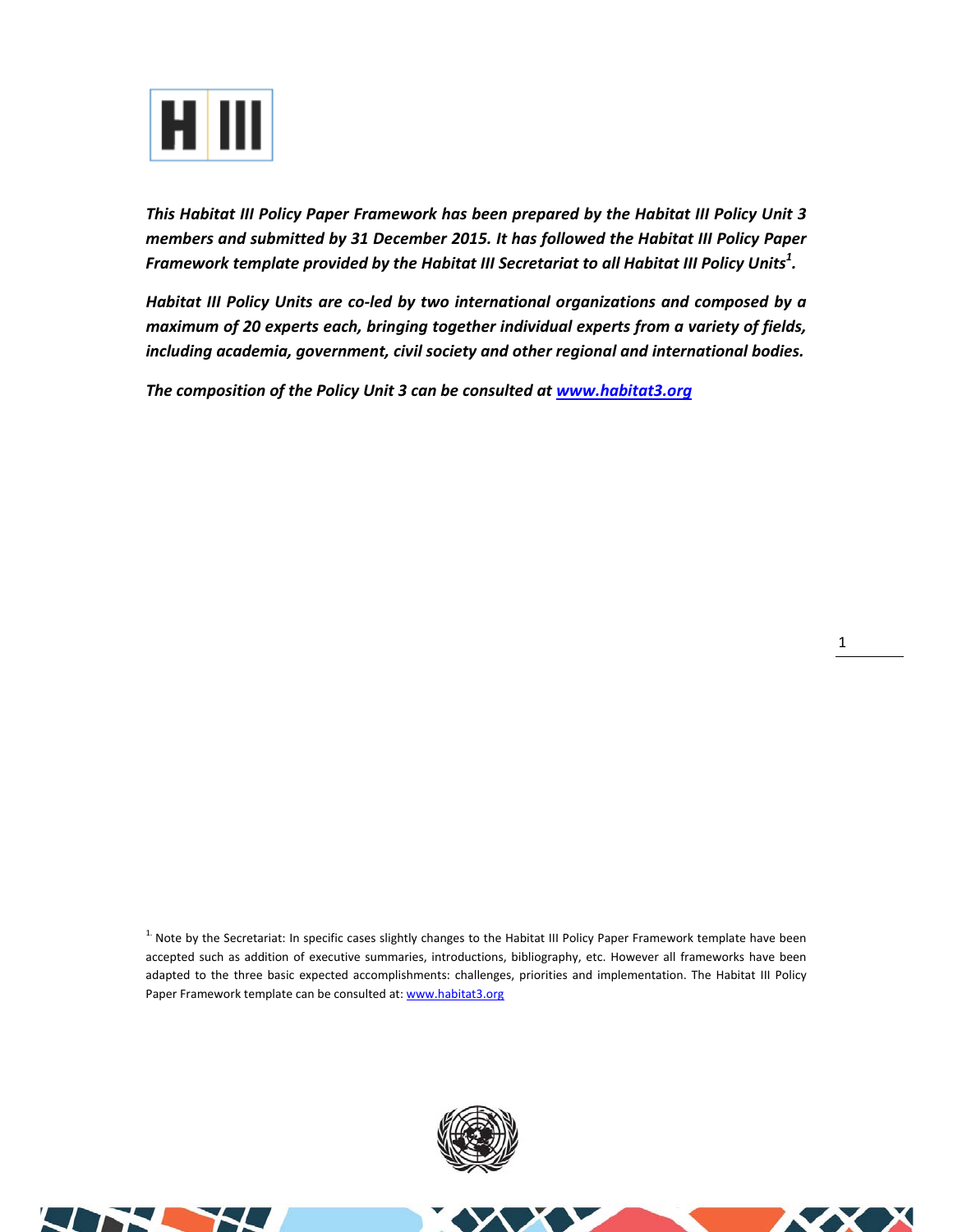

### **Executive Summary**

Urbanization is an increasingly urgent global phenomenon, and is having a particularly dramatic effect on the landscape of all countries. It presents challenges and opportunities – both of which can be managed by a government that is well prepared and has a framework for its urban development in place. A National Urban Policy (NUP) harnesses the dynamics of urbanization and integrates it into the overall process of a country's development – it does not replace local urban policies, but compliments them to create an overall, cross-cutting vision of an urban landscape.

This policy framework outlines key issues involved in the design, implementation, and monitoring and evaluation of NUPs under three broad headings: i) challenges; ii) priorities; and iii) implementation. Each of these three sections contains actions and activities to be considered.

- 1. To identify the challenges, a review of the 22 Habitat III Issue Papers was undertaken and the pertinent recommendations were extracted. These focus on various issues, for example urban rules and legislation, urban governance, municipal finance, inclusive cities, migration and refugees in urban areas, etc. Key action points are given. These issues were then reexamined from the perspective of conflict and controversies and this is followed by a review and analysis of other key documents. Examples of countries with a NUP, some projects and practices are identified, and relevant research and other data is given.
- 2. The key challenges for a NUP were also identified and suggestions for the criteria for establishing the policy's priorities were made. Key changes and transformations that can be achieved through NUP are outlined and external factors that are key to this are given. Some targets are also set in this section.
- 3. In the final section, some key actions at all levels of implementation are identified, financial resources and their sustainability are featured, and indicators of successful implementation, monitoring and evaluation of a policy are given.



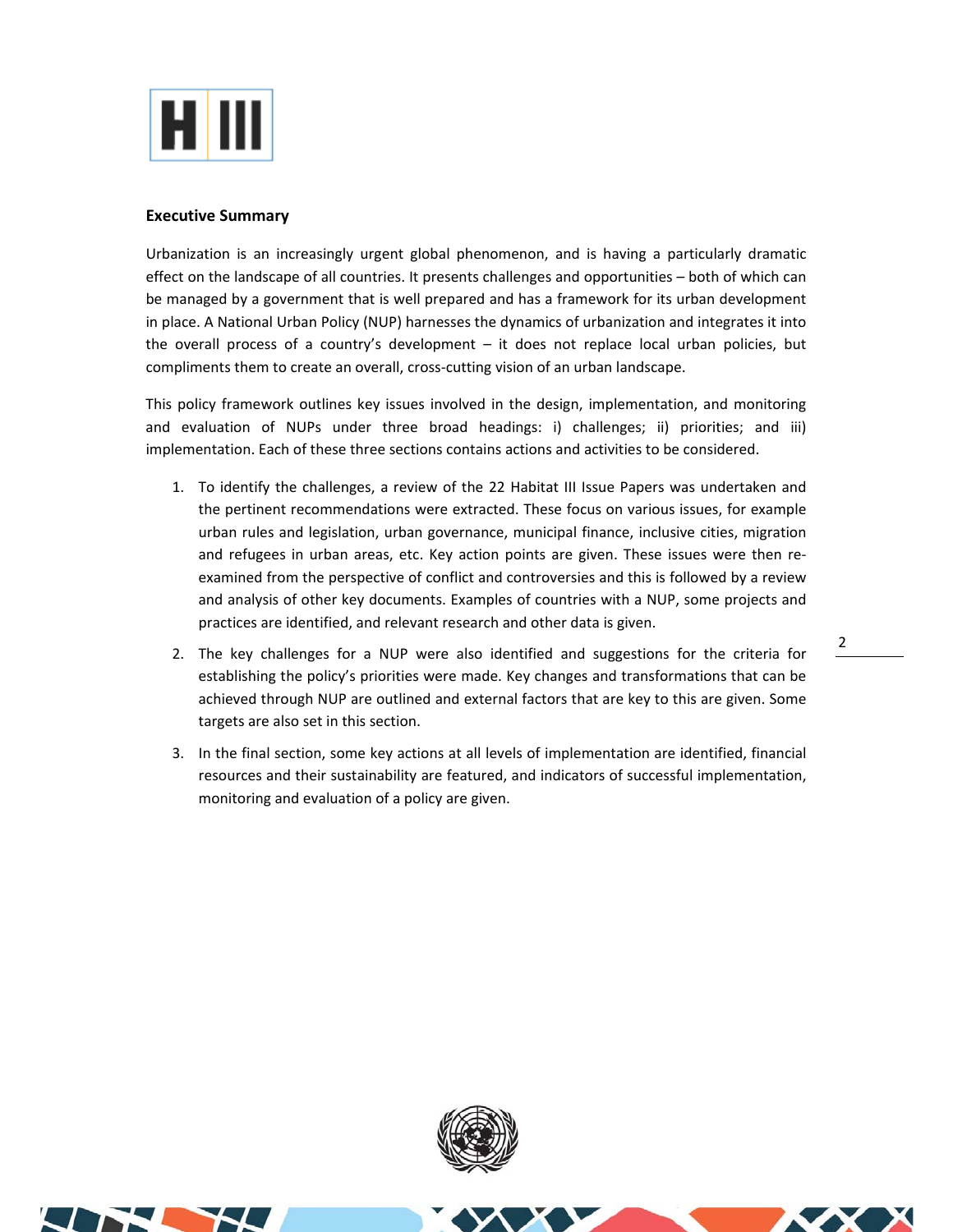

#### **Introduction**

#### **How National Urban Policies can contribute to the implementation of a new urban agenda**

The global urban population will have increased from less than 1 billion in 1950 to roughly 6 billion by 2050, and to around 9 billion by 2100, corresponding to close to 85 per cent of the projected total population. This growth requires a particular attention for a coordinated policy to manage and guide future urbanization patterns. The geography of urbanization is also changing and in most of European and Northern American countries, the largest part of urbanization is already embodied in existing city forms and infrastructure. Developing and emerging countries have an unprecedented opportunity to ensure their urbanization processes result in well-functioning and environmentally sustainable cities.

National Urban Policies (NUPs) are able to establish the connection between the dynamics of urbanization and the overall process of national development. They can help to harness the benefits of urbanization while mitigating the challenges through the development of a much broader, crosscutting vision of an urban landscape. NUPs are intended to achieve better urban results by, firstly, helping to align sectorial policies that affect urban areas, and secondly, by developing an enabling institutional environment. Thus, NUPs complement rather than replace local urban policies by embracing urbanization across physical space, by bridging urban, peri‐urban and rural areas, and by assisting governments to address challenges such as integration and climate change through national and local development policy frameworks.

This policy framework outlines key issues involved in the design, implementation, and monitoring and evaluation of NUPs under three broad headings: i) challenges; ii) priorities; and iii) implementation.

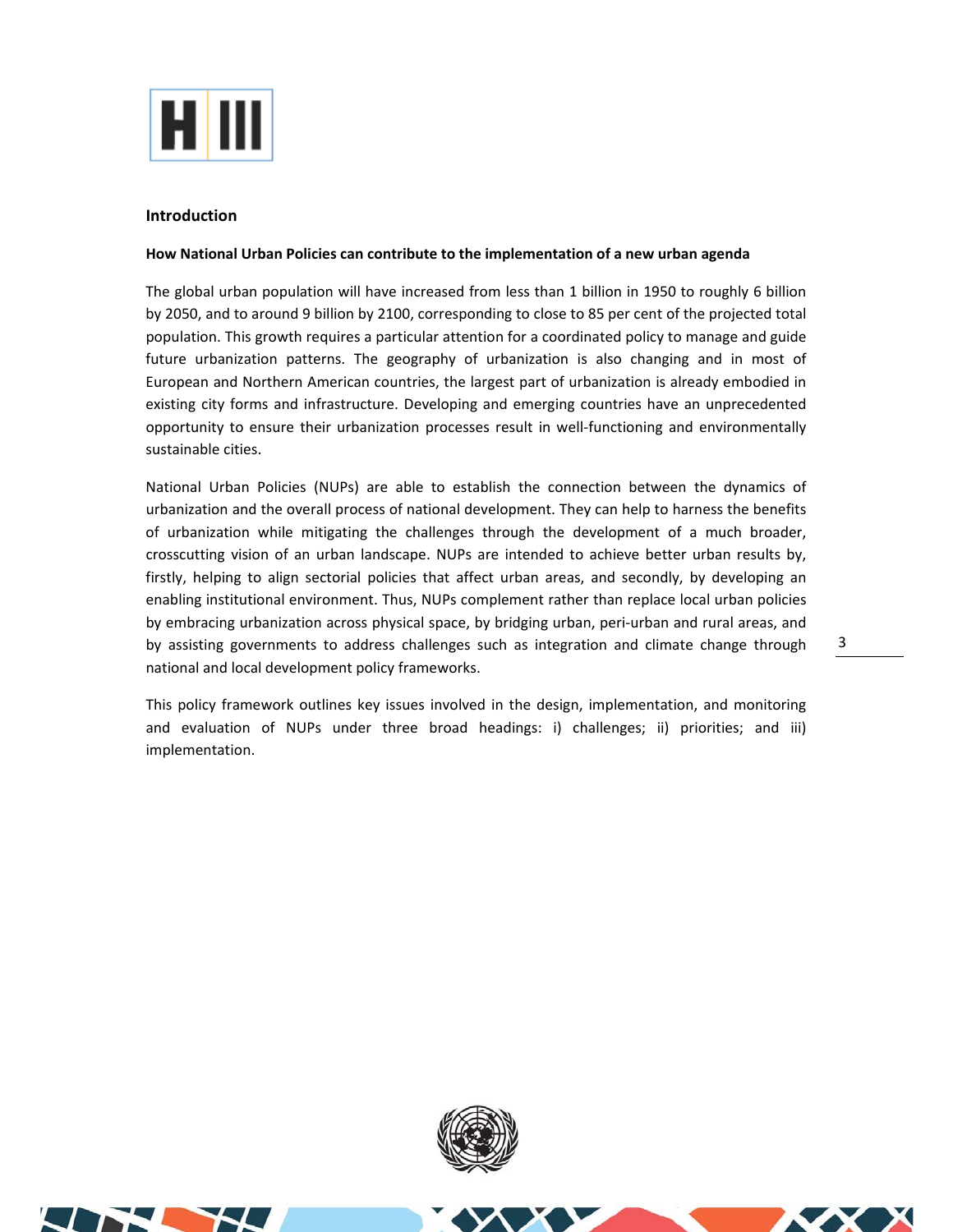

|                                                  | 1. Challenges: Identify challenges, including structural and policy constraints                                                                                                                                                                                                                                                                                                                                                                                                                                                                                                                                                                                                                                                                                        |
|--------------------------------------------------|------------------------------------------------------------------------------------------------------------------------------------------------------------------------------------------------------------------------------------------------------------------------------------------------------------------------------------------------------------------------------------------------------------------------------------------------------------------------------------------------------------------------------------------------------------------------------------------------------------------------------------------------------------------------------------------------------------------------------------------------------------------------|
| a. Review of the<br>Habitat III issues<br>papers | a.1 Main recommendations from the issue papers:<br>After reviewing the 22 Habitat III Issues papers, the following points were the main recommendations related to NUPs. Issue papers 5, 6<br>and 7 were highlighted by the Habitat III Secretariat as being particularly pertinent for Policy Unit 3:<br>Issue Paper 5: Urban Rules and Legislation<br>In many countries, regulatory reforms may be needed in order to implement NUPs. Urban law depends on a series of elements, chief<br>among which are clear and coherent policy and legislative instructions; the appropriateness of the legal instrument selected with<br>primary legislation being a last resort; the efficiency of the mechanisms proposed and the quality of the text of the instrument; and |
|                                                  | above all, local relevance and practicality. Local and regional law-making and legislative interpretation powers significantly influence the<br>implementation of policy on the ground. These are often highly discretionary and exist within relatively weak governance frameworks,<br>so appropriate balances between accountability and discretion must be achieved. There are three key actions:<br>Review restrictive, exclusionary and costly legal and regulatory processes;<br>1.<br>2. Adopt an enabling legal and regulatory framework; and<br>3. Effect institutional and legal frameworks that facilitate and enable broad-based participation.                                                                                                            |
|                                                  | Issue Paper 6: Urban Governance<br>National governments largely control the institutional system and therefore the responsibilities and opportunities for urban<br>governance. NUPs are therefore critical to empowering cities, capacity building, financing and, in many cases, ensuring effective<br>governance of administratively fragmented, large metropolitan areas. NUPs should be located institutionally (ministry, presidency,<br>cross-government body) in a place that facilitates effective co-ordination across sectors and levels of government. Irrespective of this,                                                                                                                                                                                |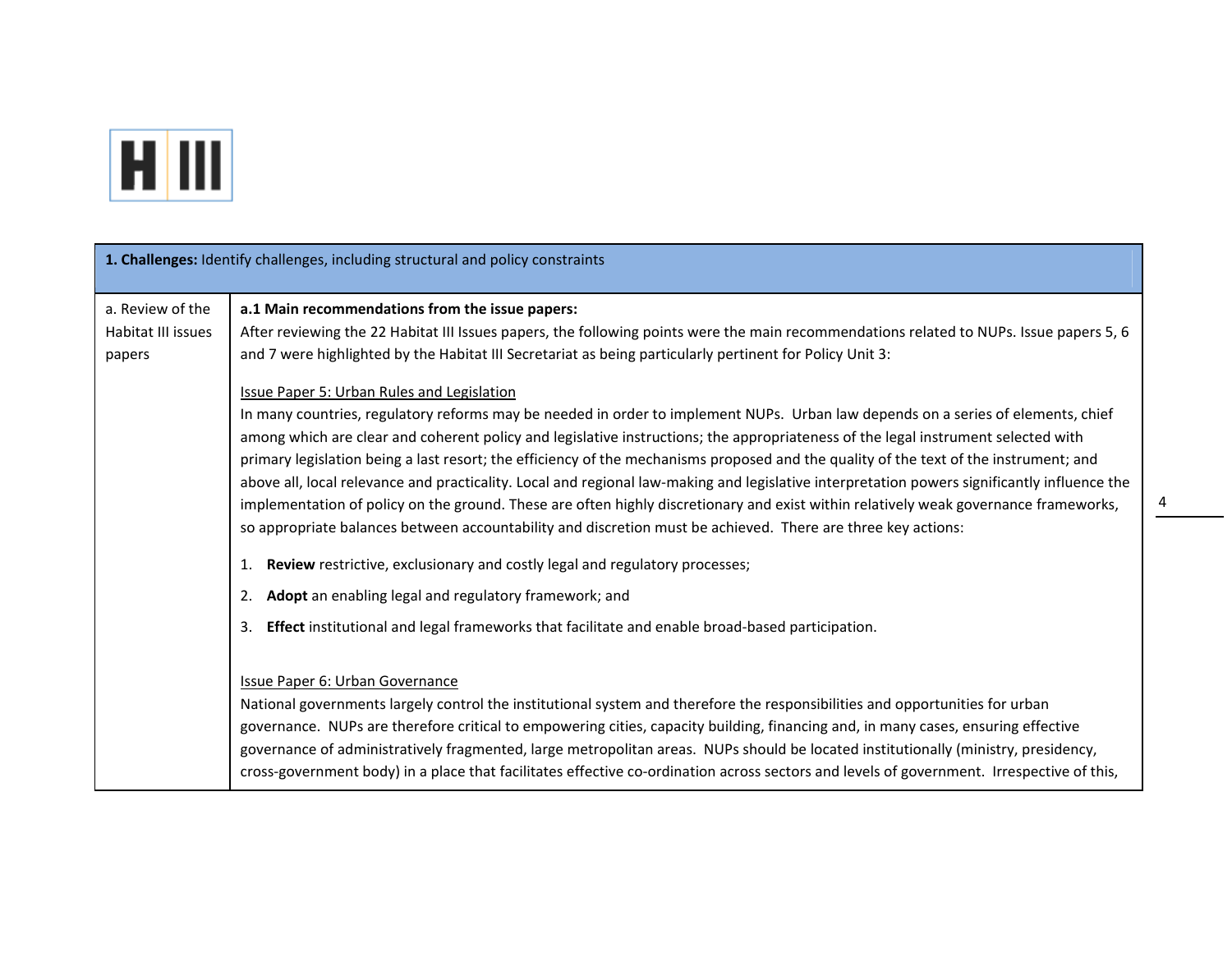| responsibility for policies should be allocated to appropriate levels of government, which may entail changes in the institutional<br>structure. Effective institutional design is critical to ensuring that a NUP is actionable and can guide policy. Crucial points from Issue<br>Paper 6 are:                                                                                                                                                                                                                                                                                                                                                                                                                                                                                                                                                                                      |
|---------------------------------------------------------------------------------------------------------------------------------------------------------------------------------------------------------------------------------------------------------------------------------------------------------------------------------------------------------------------------------------------------------------------------------------------------------------------------------------------------------------------------------------------------------------------------------------------------------------------------------------------------------------------------------------------------------------------------------------------------------------------------------------------------------------------------------------------------------------------------------------|
| Effective decentralization and stronger local governments with the appropriate resources, transparent mechanisms and legal<br>1.<br>powers are necessary for successful implementation of NUPs:                                                                                                                                                                                                                                                                                                                                                                                                                                                                                                                                                                                                                                                                                       |
| Strengthening of capacities of all (national and subnational) stakeholder through capacity building programmes;<br>2.                                                                                                                                                                                                                                                                                                                                                                                                                                                                                                                                                                                                                                                                                                                                                                 |
| Enhanced accountability and monitoring and evaluation mechanisms are central to sound governance;<br>3.                                                                                                                                                                                                                                                                                                                                                                                                                                                                                                                                                                                                                                                                                                                                                                               |
| Improved governing capacities rely on improved data-gathering capacities;<br>4.                                                                                                                                                                                                                                                                                                                                                                                                                                                                                                                                                                                                                                                                                                                                                                                                       |
| Recognition of informality in urban areas (in terms of local economies generated, employment and space) and its relationship to<br>5.<br>the formal sector is necessary in order to avoid challenges such as precarious municipal finances.                                                                                                                                                                                                                                                                                                                                                                                                                                                                                                                                                                                                                                           |
| Increased recognition of the need for partnership and collaboration with communities, the private sector, civil society and<br>-6.<br>women's and youth's organizations in order to empower stakeholders within the governance process.                                                                                                                                                                                                                                                                                                                                                                                                                                                                                                                                                                                                                                               |
| <b>Issue Paper 7: Municipal Finance</b><br>In most countries, national governments (or in some federal systems intermediate-level authorities) typically define the rules regarding<br>municipal finance. It is critical that they balance equity and efficiency and that they create the right incentives for prudent financial<br>management and sustainable development. NUPs can and should promote mechanisms for private and public financing, and address<br>imbalances caused by various economic and social conditions. The following important points are drawn from Issue Paper 7:<br>1. Often municipal finance capacity is closely tied to governance reform that is needed to provide a strong legal and institutional<br>framework through which the provision of urban infrastructure and other services can be facilitated across different levels of<br>government. |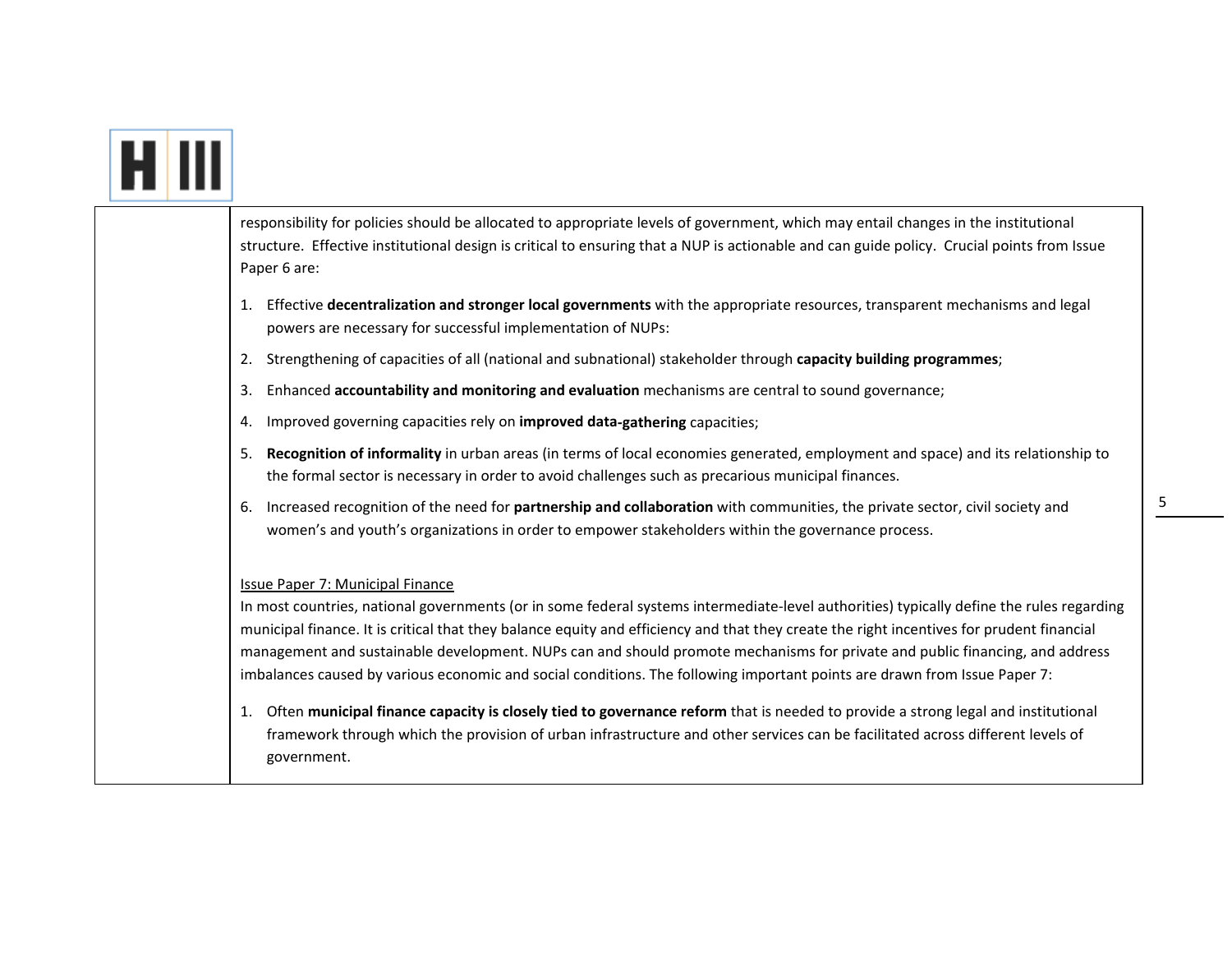|  | Cities need a sustainable flow of resources and the necessary conditions to unlock endogenous financial resources to achieve<br>2.<br>sustainable urbanization.                                                                                                                                                                                                                                                                                                                                                   |
|--|-------------------------------------------------------------------------------------------------------------------------------------------------------------------------------------------------------------------------------------------------------------------------------------------------------------------------------------------------------------------------------------------------------------------------------------------------------------------------------------------------------------------|
|  | Not only providing the tools for sustainable flows of resources, but also building capacity in the area of resource mobilization, is<br>3.<br>necessary for sustainable urbanization.                                                                                                                                                                                                                                                                                                                             |
|  | 4. National policy must squarely address the issue of city financing and the need for national systems to evolve. This process will<br>involve coordination across a number of national and local ministries or departments. The focal point for coordination needs to be<br>given a clear mandate to undertake the process.                                                                                                                                                                                      |
|  | 5. Subnational governments should improve transparency, providing easily accessible public data on provision of infrastructure and<br>services and be able to link those expenditures to increased taxes/fees.                                                                                                                                                                                                                                                                                                    |
|  | 6. Prioritizing infrastructure investments and the financing of those investments thus needs to take place in the context of a rational<br>plan for city development.                                                                                                                                                                                                                                                                                                                                             |
|  | Other Issue Papers:                                                                                                                                                                                                                                                                                                                                                                                                                                                                                               |
|  | Issue Paper 1: Inclusive Cities<br>National policies aimed at fostering inclusion must address the spatial dimensions of inequality and exclusion (both in cities and among<br>cities); these both reflect and reinforce other dimensions of interpersonal inequality and social exclusion. To this effect, NUPs require<br>capacity building at all levels across all sectors involving all actors - empowering cities does not imply a simple, zero-sum shift in<br>responsibilities from one level to another. |
|  | Issue Paper 2: Migration and Refugees in Urban Areas<br>Migration issues cannot be effectively addressed in the absence of intentional urban policy. Firstly, destination countries often lack an<br>enabling national legal and policy framework (permitting freedom of movement and the right to work, for example). Secondly, the<br>concentration of migrants and refugees in specific places imposes significant burdens on local authorities. While national policies may                                   |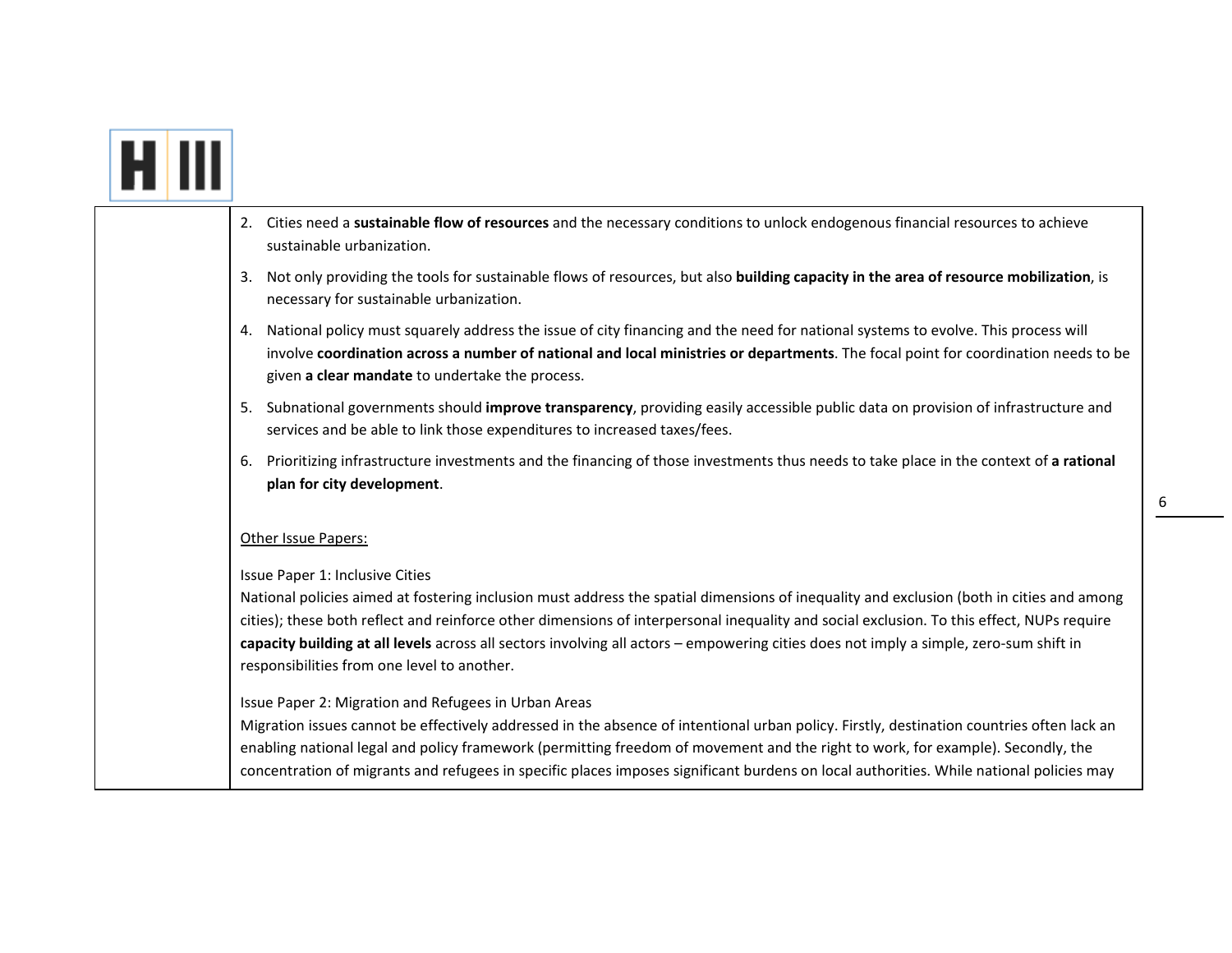# H III

determine who is allowed to enter and remain in <sup>a</sup> country, the absorption costs are often concentrated in specific locales. Co‐ ordination and support across levels of government, including appropriate devolution of governance and fiscal powers is needed. A NUP can provide <sup>a</sup> co‐ordination framework.

#### Issue Paper 9: Urban Land

The mechanisms for managing the supply of urbanized land must be sufficient to accommodate urban growth while protecting sensitive areas and avoiding uncontrolled sprawl. Regulatory constraints on land supply, such as poor land allocation practices and arbitrary or discretionary normative regulations (densities, floor-area ratios, plot sizes) limit urban productivity and the supply of affordable housing in many places. NUPs can and must balance the need for equitable access to land and respect for (informal as well as formal) property rights (social function of land and property) against sustainability concerns and the use of land as <sup>a</sup> productive resource.

#### Issue Paper 10: Urban‐Rural Linkages

The linkages between urban, peri‐urban and rural areas are undoubtedly intensified and the interdependencies are clear. Urban areas depend on rural areas for goods and services, while rural areas depend on urban areas for employment, markets and services. A NUP can work to strengthen the connection between areas by, for example, providing improved infrastructural links.

#### Issue Paper 11: Public Space

According to Issue Paper 11, public space generates equality, and streets and open spaces (design and public investment) are <sup>a</sup> means to cities' prosperity. The private sector generally fails to recognize its importance and, as public space is <sup>a</sup> common good, it is of paramount importance that government defend and maintain public space. A NUP can provide <sup>a</sup> framework for the provision and protection of public space for all.

#### Issue Paper 12: Local Economic Development

As raised in Issue Paper 12, while <sup>a</sup> city's competitiveness depends foremost on the strengths of its economic sectors, there are other factors, including the quality of the governance institutions, their ability to tax, plan, legislate and enforce laws, their support for enterprises and human capital development, and public participation in decision-making. A NUP can help provide a quality governance environment which in turn can promote local economic development. It can also help national and local government guide investment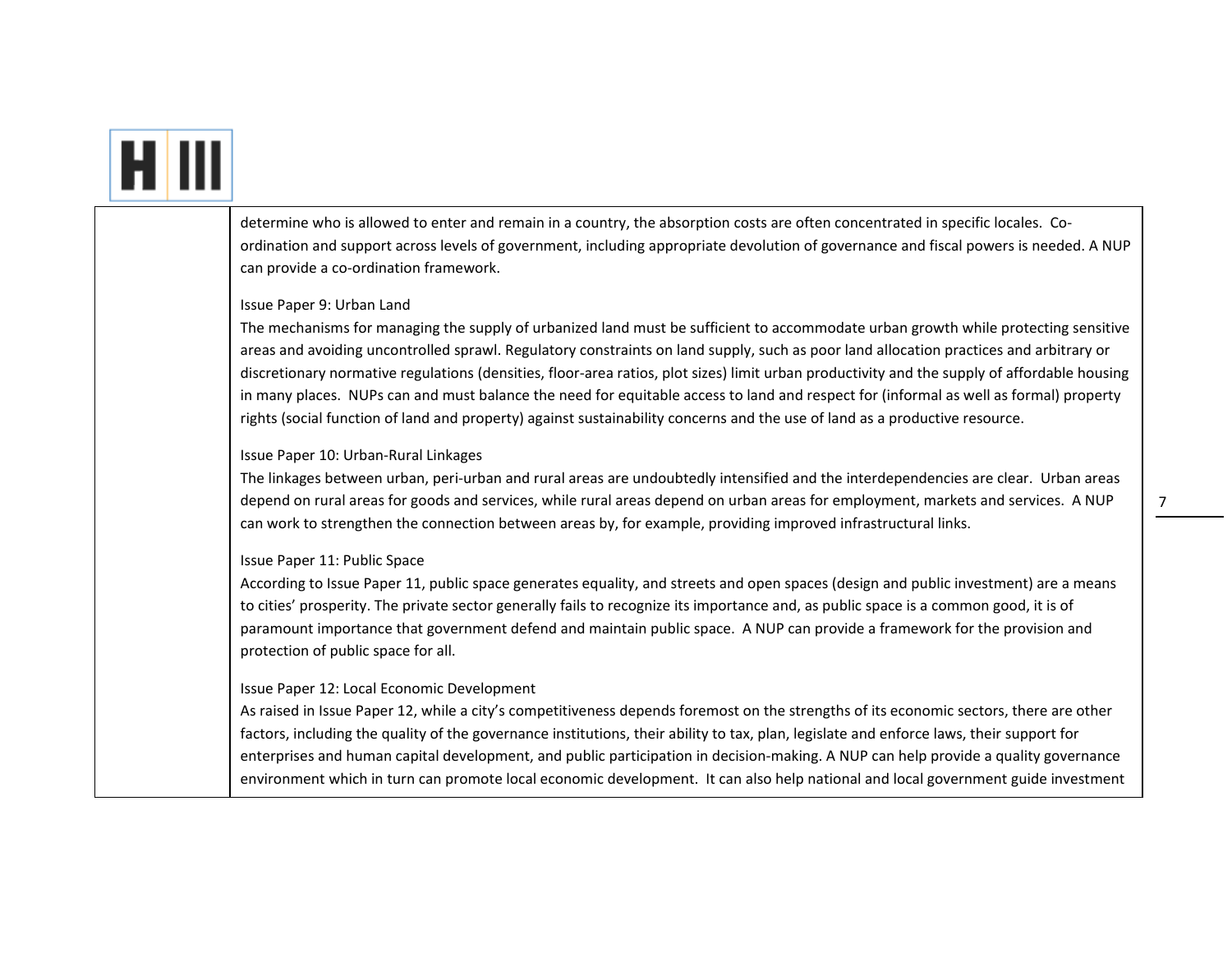# H III

choices that can support local economic development and can help to frame the spatial economic geography of <sup>a</sup> country.

### Issue Paper 14: Informal Sector

To promote sustainable and inclusive urban settlements, legislative frameworks for cities and National Urban Policies must be capable of encompassing informality and offering the protection of law to those whose homes and livelihoods are informal. In many countries, the capacity of governance systems to encompass informality in land rights is of special importance.

# Issue Paper 15: Urban Resilience

As commented in Issue Paper 15, urban resilience is built on an understanding of the "urban system" which is comprised of functional, organizational, physical and spatial scales. Understanding and coordinating this system requires horizontal and vertical cooperation, which can be facilitated through <sup>a</sup> NUP. National policies play importance roles within adaptation and mitigation strategies, and can raise or lower the costs of urban climate change mitigation or adaptation efforts. National urban policies must be cognisant of the surrounding natural environment and should support revitalization or rebuilding efforts to rehabilitate cities and communities following natural disasters and conflicts, in connection with metropolitan and local policies.

Issue Paper 18: Urban Infrastructure and Basic Services, including Energy

NUPs can help guide connective infrastructure investments by thinking of cities in terms of *systems* rather than isolated individual settlements.

# Issue Paper 19: Transport and Mobility

Transport/mobility policies must be framed within the broader housing, land‐use and urban development policies at <sup>a</sup> metropolitan scale (defined in terms of settlement and human activity rather than administrative boundaries). Freight management cannot be neglected in designing urban transport policies.

# Issue Paper 20: Housing

A NUP should seek to correct the distortions that afflict urban housing markets in many countries, as such distortions are often rooted in national tax and regulatory frameworks or in the conflict between national and local policies.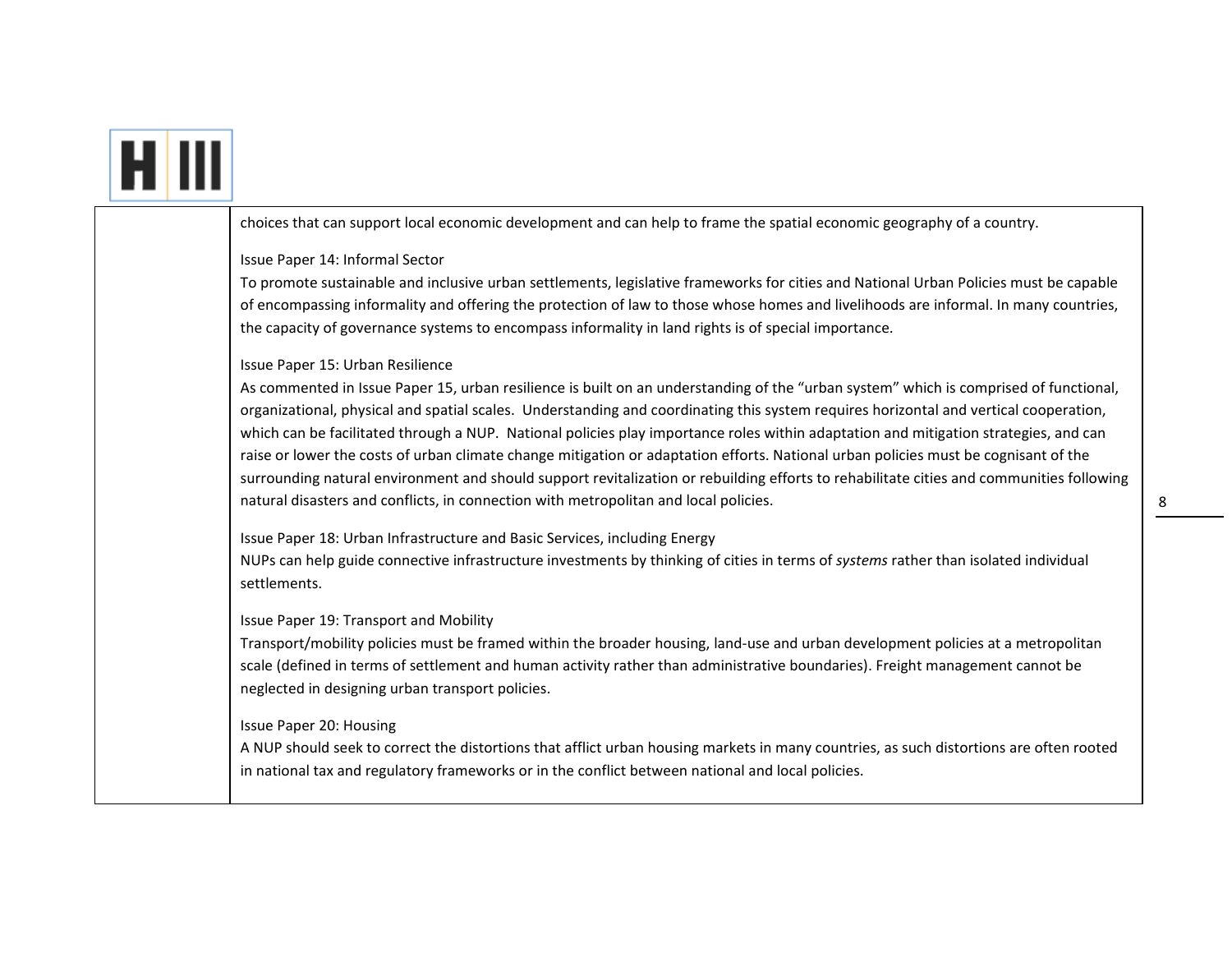|  | Issue Paper 21: Smart Cities<br>NUPs are essential to realising the potential of "smart city" initiatives to improve urban performance. It is critical that a NUP strike the<br>right balance between data accessibility (allowing for "open data") and privacy, as well as encouraging the use of smart solutions to<br>promote economic and social inclusion as well as efficiency and sustainability. While much attention is paid to the potential of smart<br>solutions to improve urban governance, the governance of "smart city" methods and technologies must not be neglected.                                                                                                                                                                                                                                                        |
|--|-------------------------------------------------------------------------------------------------------------------------------------------------------------------------------------------------------------------------------------------------------------------------------------------------------------------------------------------------------------------------------------------------------------------------------------------------------------------------------------------------------------------------------------------------------------------------------------------------------------------------------------------------------------------------------------------------------------------------------------------------------------------------------------------------------------------------------------------------|
|  | a.2 Disagreements/controversies<br>The points identified above were further examined from the perspective of disagreements/controversies. As a result, the following key<br>challenges facing those who design, implement, and monitor and evaluate NUPs are:                                                                                                                                                                                                                                                                                                                                                                                                                                                                                                                                                                                   |
|  | 1. Establishing the need for such a policy: In some contexts, a narrow view of urbanization sees the process mainly as a source of<br>problems instead of recognizing its potential to increase prosperity, productivity, and well-being. A NUP must make the point that<br>capturing the opportunities requires all levels of government to pursue coordinated and directed policies that will help prepare for<br>urbanization. Top down urban policies and fear-driven attempts to prevent urbanization altogether have had no success. Successful<br>urbanization needs policies that are integrated across sectors and levels of government and a NUP can make a large contribution to<br>foster such policies. A NUP is, therefore, a crucial ingredient for building cities that are sustainable, productive, liveable and<br>inclusive. |
|  | Building support for the NUP: Building the political and social will to develop a NUP and getting the right stakeholders together<br>2.<br>(government and non-government) as well as the right expertise.                                                                                                                                                                                                                                                                                                                                                                                                                                                                                                                                                                                                                                      |
|  | Flexibility vs predictability: On the one hand, NUPs shall be able to accommodate development scenarios and build the basis for a<br>3.<br>long-term vision; they must provide cities, ministries and other actors with a coherent, long-term framework for action. On the<br>other hand, cities are constantly changing, as are their external environments. These points to the need for an iterative policy<br>design, which can monitor, adapt and adjust policies over time in ways that are predictable and transparent, so that necessary<br>adjustments can take place without destabilising the whole framework. The policy must also contain not only long-term visions but                                                                                                                                                           |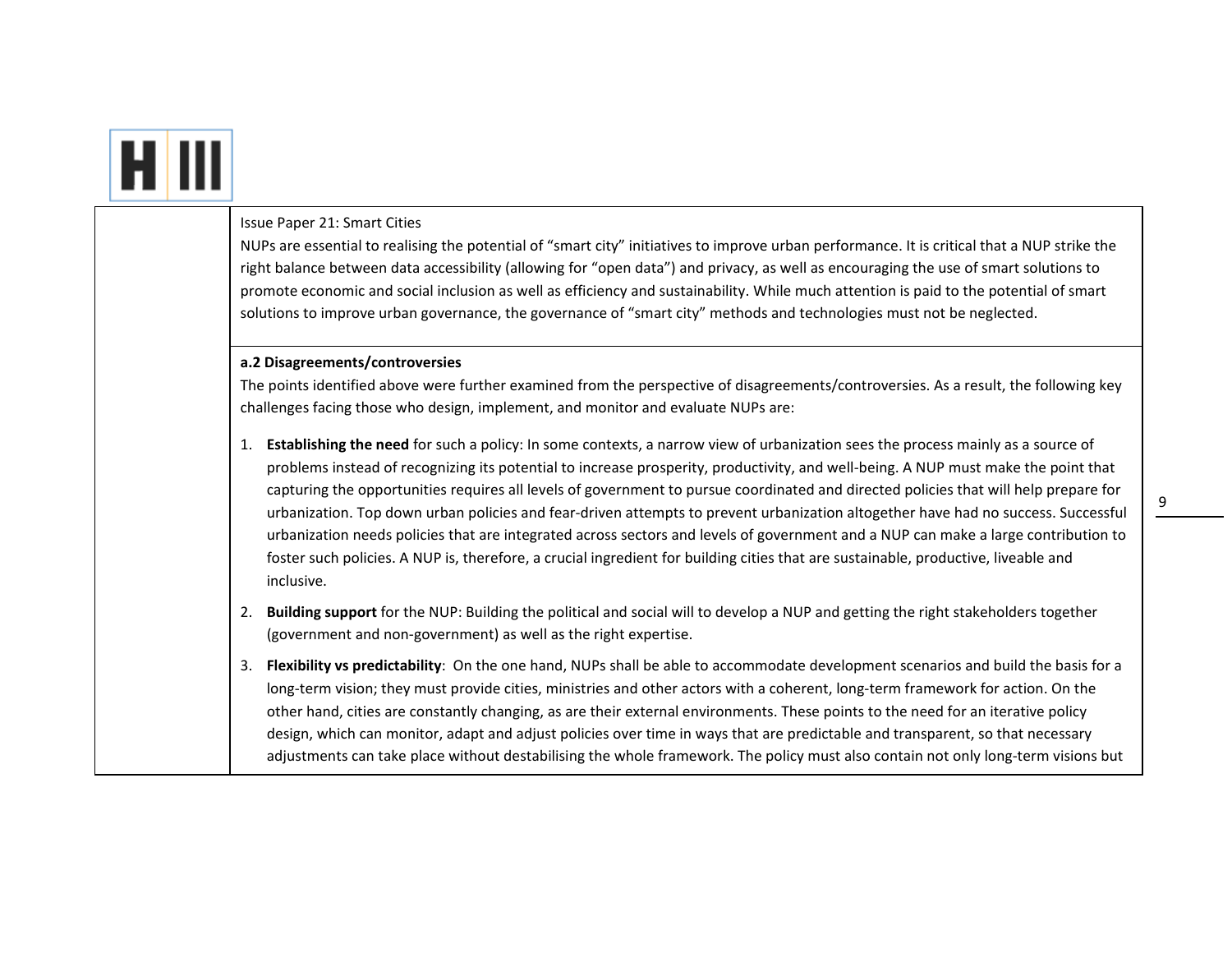|  |    | also medium-term goals in order to ensure the policy is action oriented.                                                                                                                                                                                                                                                                                                                                                                                                                                                                                                                                                                                                                                                                                                                                                                                                                                                                                                                                                                                                                                                                                                                                                               |
|--|----|----------------------------------------------------------------------------------------------------------------------------------------------------------------------------------------------------------------------------------------------------------------------------------------------------------------------------------------------------------------------------------------------------------------------------------------------------------------------------------------------------------------------------------------------------------------------------------------------------------------------------------------------------------------------------------------------------------------------------------------------------------------------------------------------------------------------------------------------------------------------------------------------------------------------------------------------------------------------------------------------------------------------------------------------------------------------------------------------------------------------------------------------------------------------------------------------------------------------------------------|
|  | 4. | Articulating the objectives of a NUP: It remains debated whether NUPs are about what happens in cities or in the urban system (or<br>both). There is disagreement about whether an NUP is about identifying priorities or about integrating/aligning policies across<br>sectors/levels of government: both should be discussed. The discussion should be tailored to the particular context in which the<br>NUP is being developed.                                                                                                                                                                                                                                                                                                                                                                                                                                                                                                                                                                                                                                                                                                                                                                                                    |
|  | 5. | Defining the scope of an NUP and achieving co-ordination across sectorial policies: The scope of NUP is not only physical urban<br>planning. Many policies with huge implications for cities are never really seen through an "urban lens". Although a very wide range<br>of national-level policies can have a profound effect on urban development, national governments rarely review this impact<br>systematically. NUP should facilitate greater coherence across national sectorial policies and contribute to greater coherence<br>between national and city-level initiatives, thereby strengthening the impact of both. However, in order to facilitate this coherence,<br>governments must understand the system of sectorial policies prior to undertaking the development of a NUP. This understanding<br>could be developed by undertaking institutional and policy mapping. Coordination across sectorial policies remains a challenge for<br>most national governments, given the complex array of institutions involved. A review of OECD member countries in 2013 found<br>that the average government had 6.7 ministries, national-level departments or agencies with urban policy functions; many had 8 or<br>more. |
|  | 6. | Balancing top-down and bottom-up approaches to NUP development: A challenging question is whether a NUP is about national<br>government saying what should happen locally or about local government finding a collective voice concerning what should happen<br>nationally. The process needs top-down and bottom-up elements. Leadership from national governments is indispensable but<br>active and institutionalized participation in the development of NUPs is equally crucial. National governments must engage with the<br>real needs, aspirations and agendas of people in particular places. There is a balance to be found between best evidence/expertise<br>and maximum engagement/openness (balance between bottom-up and top-down elements). When balancing top-down and<br>bottom-up approaches, it is also essential to consider which level of government is mandated to develop urban policy in a particular<br>context. If national government does not have an urban development mandate, it is possible for policy coordination responsibility<br>to be at the subnational (state/province) level.                                                                                                               |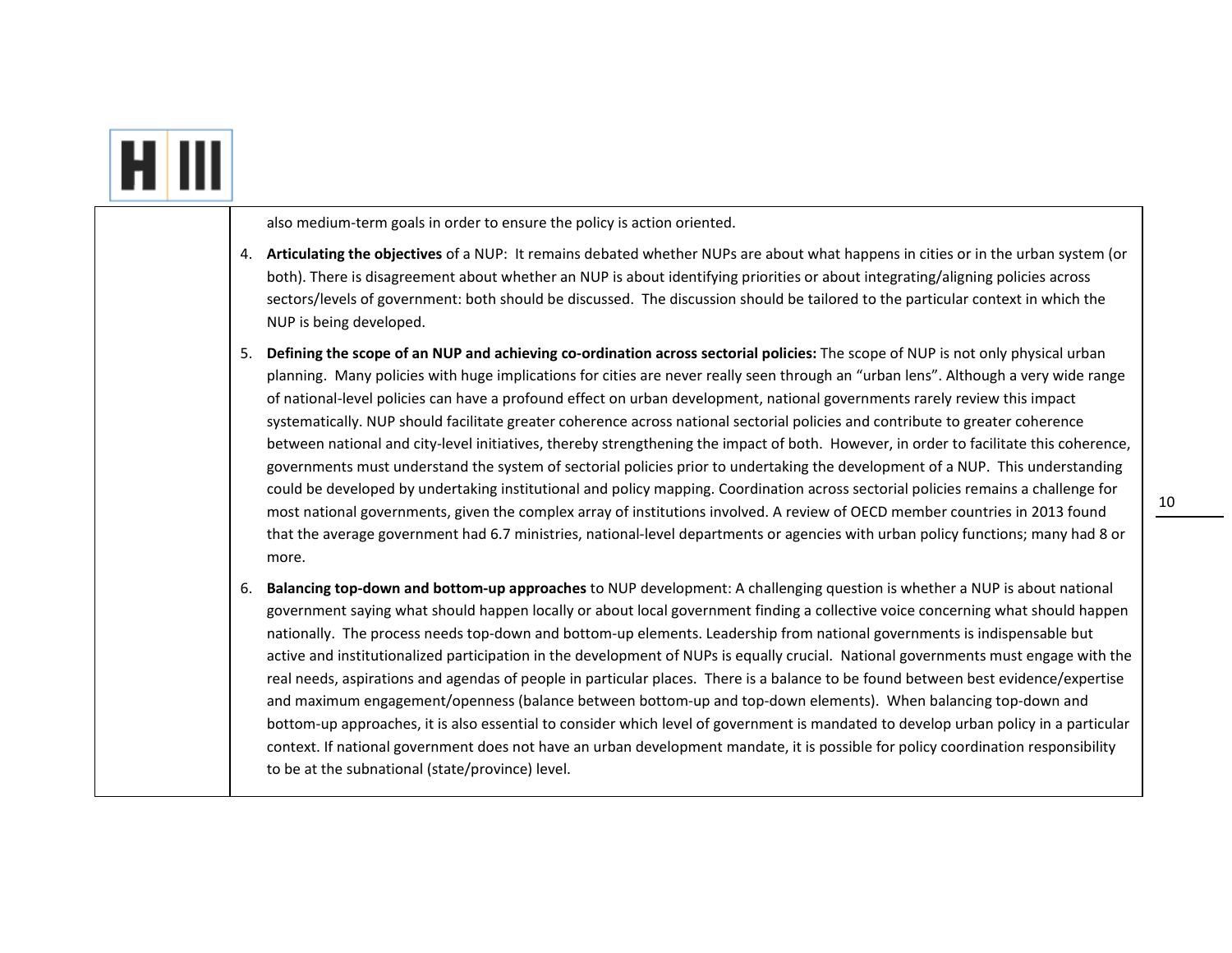|                             | Designing the governance of the process of formulating, implementing, and monitoring and evaluating an NUP: If the NUP is to<br>7.<br>have legitimacy and to be implemented successfully, a large number of public and private actors at all levels who will be involved in<br>the design, implementation, and M&E of an NUP must believe that the policy process is open, fair and transparent. The optimal<br>allocation of responsibilities/powers/resources across levels of government will vary from country to country and is often<br>contested, but a balance must be reached to ensure sub-national governments have the responsibilities/powers/resources to make<br>the policy actionable. The plan for the policy must take into account the financial and legislative requirements of implementation. |
|-----------------------------|---------------------------------------------------------------------------------------------------------------------------------------------------------------------------------------------------------------------------------------------------------------------------------------------------------------------------------------------------------------------------------------------------------------------------------------------------------------------------------------------------------------------------------------------------------------------------------------------------------------------------------------------------------------------------------------------------------------------------------------------------------------------------------------------------------------------|
|                             | Gathering legitimate and robust data to provide the evidence base remains a major constraint. For example, dealing with the<br>8.<br>informal is challenging when there is no (reliable) statistical data. In addition to more traditional data sources, governments need to<br>make the most of new data sources (the UN-Habitat's City Prosperity Initiative, Google Earth, big data, community driven data<br>gathering, etc.) to map what is happening in urban systems. GIS data can be crucial to allow mapping of things that might otherwise<br>be spatial statistical artefacts. Effective participation and the engagement of stakeholders, including local research institutions, to<br>design instruments for monitoring and evaluation and wider research is needed staring from the diagnostic phase. |
|                             | Tensions between technical and political processes of NUP: A NUP is both a technical and a political process. Although there can<br>9.<br>be tension between these two, a technical strong NUP and commitment and support from stakeholders are necessary elements of a<br>transformative NUP.                                                                                                                                                                                                                                                                                                                                                                                                                                                                                                                      |
|                             | b.1 Reviews of key documents on NUPs                                                                                                                                                                                                                                                                                                                                                                                                                                                                                                                                                                                                                                                                                                                                                                                |
| b. Review /                 | Cities Alliance (2013), Assessing the Institutional Environment of Local Governments in Africa, Brussels.<br>1.                                                                                                                                                                                                                                                                                                                                                                                                                                                                                                                                                                                                                                                                                                     |
| analysis of key             | Cities Alliance (2014), Managing Systems of Secondary Cities: Policy Responses in International Development. Brussels<br>2.                                                                                                                                                                                                                                                                                                                                                                                                                                                                                                                                                                                                                                                                                         |
| publications /<br>documents | DNP Colombia (2014). National Policy to consolidate the System of cities in Colombia. Colombia.<br>3.                                                                                                                                                                                                                                                                                                                                                                                                                                                                                                                                                                                                                                                                                                               |
|                             | OECD (2012), Redefining Urban, OECD publishing, Paris.<br>4.                                                                                                                                                                                                                                                                                                                                                                                                                                                                                                                                                                                                                                                                                                                                                        |
|                             | OECD (2015), The Metropolitan Century: Understanding Urbanisation and its Consequences, OECD Publishing, Paris.<br>5.                                                                                                                                                                                                                                                                                                                                                                                                                                                                                                                                                                                                                                                                                               |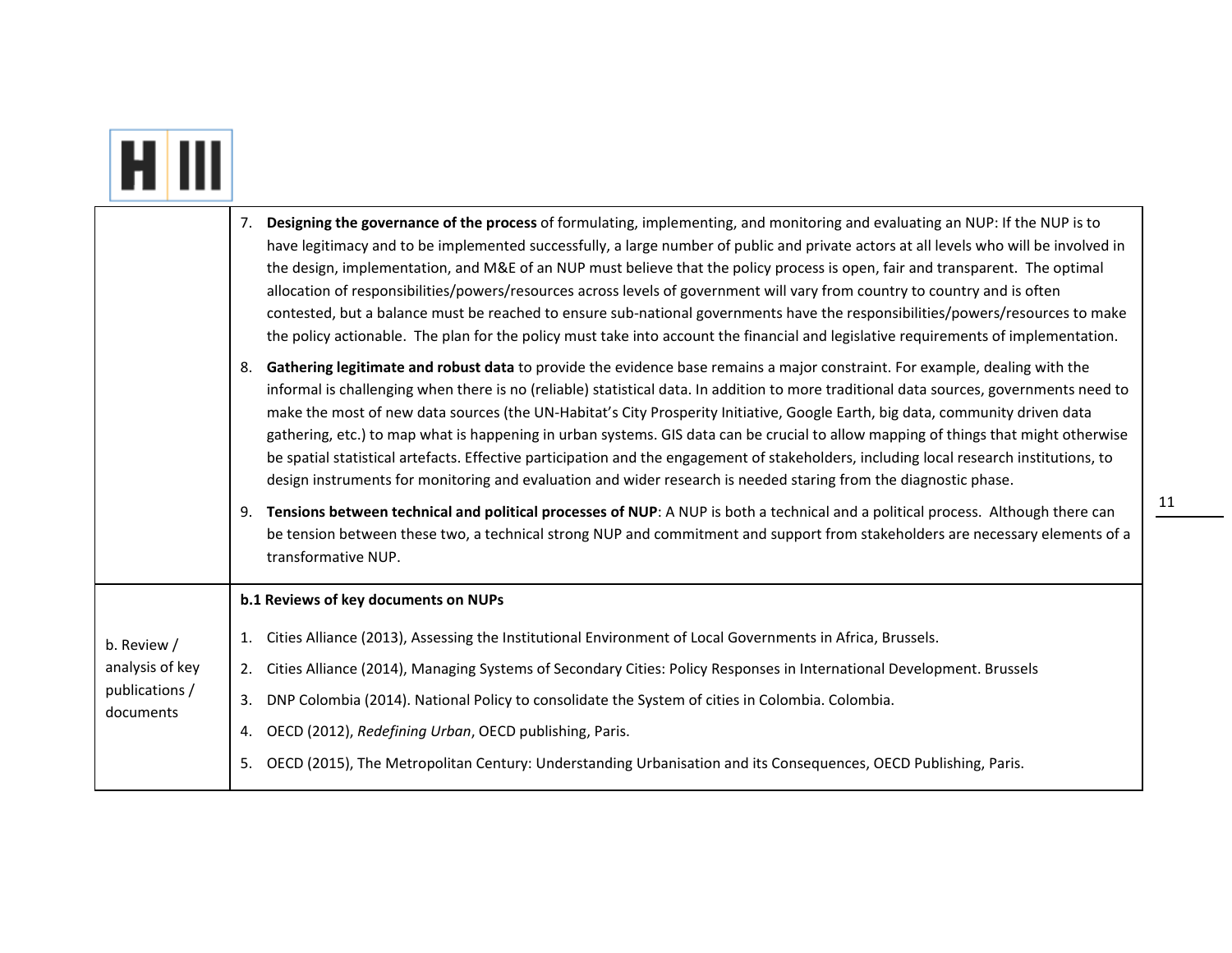| <b>FATIL</b> |  |
|--------------|--|

|                        | OECD (2014), OECD Regional Outlook 2014: Regions and Cities: Where Policies and People Meet, OECD Publishing, Paris.<br>6.                                                                                                                                                                              |
|------------------------|---------------------------------------------------------------------------------------------------------------------------------------------------------------------------------------------------------------------------------------------------------------------------------------------------------|
|                        | OECD (2013). Rural-Urban Partnerships: An Integrated Approach to Economic Development, OECD publishing, Paris.<br>7.                                                                                                                                                                                    |
|                        | Turok Ivan (2015). Turning the tide? The emergence of national urban policies in Africa, Journal of Contemporary African Studies,<br>8.<br>33:3, 348-369, DOI: 10.1080/02589001.2015.1107288                                                                                                            |
|                        | UN-Habitat (2015). A Framework for a Rapid Diagnostic. UN-Habitat: Nairobi, Kenya<br>9.                                                                                                                                                                                                                 |
|                        | 10. UN-Habitat (2015). A Guiding Framework: National Urban Policy. UN-Habitat: Nairobi, Kenya.                                                                                                                                                                                                          |
|                        | 11. UN-Habitat (2014). The International Guidelines on Urban and Territorial Planning. UN-Habitat: Nairobi, Kenya.                                                                                                                                                                                      |
|                        | 12. United Nations Human Settlements Programme (2014a), State of African Cities Report, Nairobi.                                                                                                                                                                                                        |
|                        | 13. UN-Habitat and Cities Alliance (2014). The Evolution of National Urban Policies: A Global Overview, Nairobi.                                                                                                                                                                                        |
|                        | 14. Wold Bank (2009) The International Bank for Reconstruction and Development, Washington D.C.                                                                                                                                                                                                         |
|                        | c.1 List of examples/projects                                                                                                                                                                                                                                                                           |
| c. Identify            | The following are examples of NUPs to illustrate different stages of NUP processes: feasibility / diagnosis / formulation /<br>implementation / monitoring and evaluation:                                                                                                                              |
| examples,<br>projects, | Argentina: long experience of renewing/improving national urban policies and indicators: programme financed by the CAF to<br>1.<br>strengthen territorial planning (worked v well for them) www.planificacion.gob.ar                                                                                    |
| practices              | Chile: decree defining urban policy, creating national urban policy council (designed to try to transcend politics and give it long life,<br>2.<br>consensus: governance matters, because civil society, business and other actors wanted it to continue after a change of<br>administration) [Unitary] |
|                        | Brazil: 1988 constitution (right to the city), 2001 city statute, 2003 Min Cidades, legislation 2004-14/15. National, state and local<br>3.                                                                                                                                                             |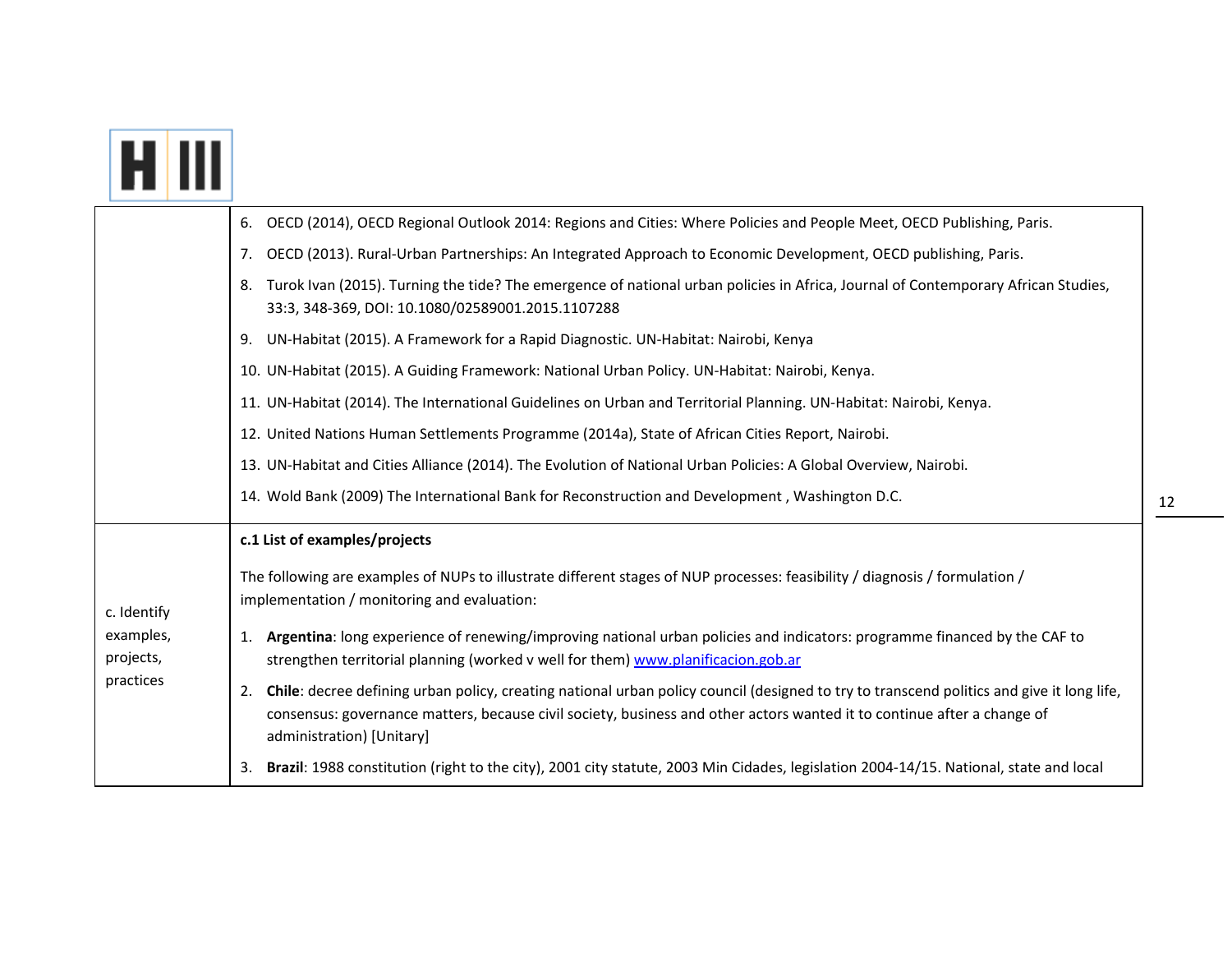|  | actions and legislation, investment programmes, campaigns for updating master plans, sectorial policies developed (housing,<br>mobility and sanitation) [federal] National Council of Cities 2005                                                                                                                                                                                                                                                                                                                                                                                                                                                                                                                                                                                           |
|--|---------------------------------------------------------------------------------------------------------------------------------------------------------------------------------------------------------------------------------------------------------------------------------------------------------------------------------------------------------------------------------------------------------------------------------------------------------------------------------------------------------------------------------------------------------------------------------------------------------------------------------------------------------------------------------------------------------------------------------------------------------------------------------------------|
|  | 4. Colombia: a National Policy to consolidate the System of Cities was established in 2014. The main objective is to strengthen the<br>System of Cities as the motor of the country's growth, promoting regional and national competitiveness, an improvement of quality<br>of life and environmental sustainability, in the context of equality and post-conflict.                                                                                                                                                                                                                                                                                                                                                                                                                         |
|  | Over 50 years, the evolution of NUP in Korea had the following features: spatial concentration of industries, boosting exports,<br>5.<br>growth poles, attracting substantial population and investment flows with some shortcomings such as severe shortages of housing,<br>infrastructure, and land for development. The NUP also sought to deconcentrate jobs and population away from the capital area in<br>pursuit of "balanced territorial development", strengthen the role of cities in the green agenda. Korean Government is now working<br>to improve vertical and horizontal policy coordination within government, to enhance the capacity of local government, and to<br>strengthen the link between policy-making and implementation within the field of urban development. |
|  | In Morocco, key ingredients for the successful implementation of the NUP include subsidies to private developers to provide<br>6.<br>affordable housing; making public land available for development; streamlining the planning system, and signing contracts with city<br>authorities to implement the policy effectively.                                                                                                                                                                                                                                                                                                                                                                                                                                                                |
|  | 7. In Ethiopia, one can highlight the systematic approach to urban expansion as one important feature of urban policy, whereby local<br>government controls the use of land and grants leases to different users and developers.                                                                                                                                                                                                                                                                                                                                                                                                                                                                                                                                                            |
|  | In Germany, the National Urban Development Policy of Germany was driven by the Leipzig Charter on Sustainable European Cities<br>8.<br>and although built with a traditional planning system in mind, can provide examples of empowering cities through funds and<br>instruments and using NUP as a participation platform and for policy dialogue.                                                                                                                                                                                                                                                                                                                                                                                                                                         |
|  | More examples and experiences can be found in Annex 1 and in the reference list, particularly the following: UN-Habitat and Cities<br>Alliance (2014), The Evolution of National Urban Policies; UN-Habitat (Forthcoming 2015/2016): Regional assessments of National<br>Urban Policies; OECD Urbanization Reviews (series and several countries), World Bank Urbanization Reviews in several countries.                                                                                                                                                                                                                                                                                                                                                                                    |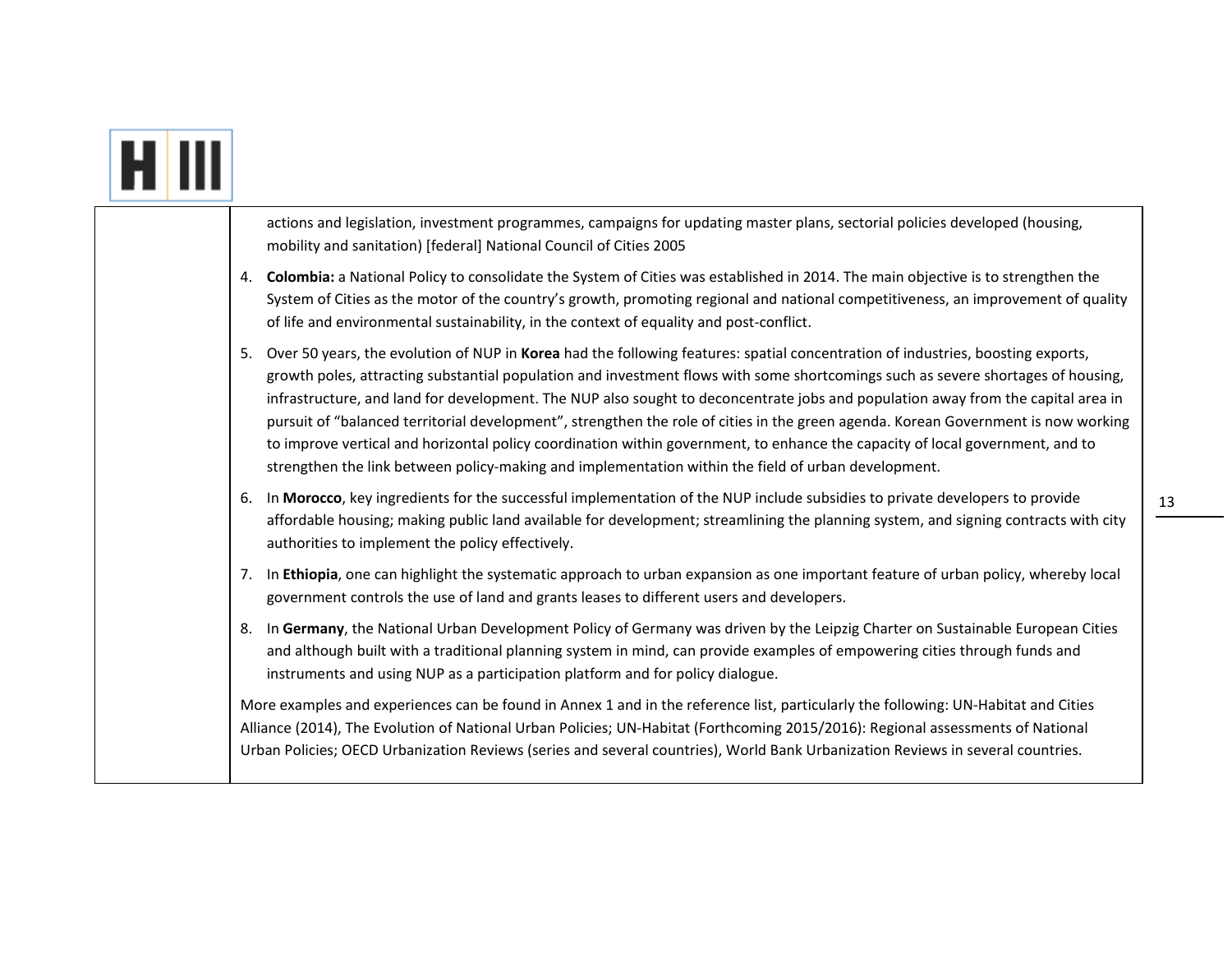|                                     | d. 1. SGD goals and targets                                                                                                                                                                                                                                                                                                                                                                                                                                                                                                                                                                                                                                                                                                                                                                                                                                                                                                                                                                                                                                                                                                                                                                                                                                                                                                                                                                                                                                                                                                                                                                                                                                                                                                                                                                                                                                                                                                                                                     |
|-------------------------------------|---------------------------------------------------------------------------------------------------------------------------------------------------------------------------------------------------------------------------------------------------------------------------------------------------------------------------------------------------------------------------------------------------------------------------------------------------------------------------------------------------------------------------------------------------------------------------------------------------------------------------------------------------------------------------------------------------------------------------------------------------------------------------------------------------------------------------------------------------------------------------------------------------------------------------------------------------------------------------------------------------------------------------------------------------------------------------------------------------------------------------------------------------------------------------------------------------------------------------------------------------------------------------------------------------------------------------------------------------------------------------------------------------------------------------------------------------------------------------------------------------------------------------------------------------------------------------------------------------------------------------------------------------------------------------------------------------------------------------------------------------------------------------------------------------------------------------------------------------------------------------------------------------------------------------------------------------------------------------------|
| d. Identify<br>research and<br>data | NUP can serve as a key instrument to achieve SDGs, in particular SDG 11 on cities, SDG 6 on Sanitation, SDG 8 Economic Development.<br>Goal 1: Poverty Eradication, targets 1.4 and 1.5: land tenure security and resilience<br>Goal 2: Food Security, Nutrition and Agriculture, targets 2.3 and 2.a: land tenure security and urban-rural linkages<br>Goal 3: Gender, target 5.2: safety and 5.a ownership and control over land<br>Goal 6: Water, targets 6.1 and 6.2: access to drinking water and sanitation<br>Goal 7: Energy, targets 7.2 and 7.3: access to renewable energy and energy efficiency<br>Goal 8: Economic Growth and Employment, targets 8.3, 8.5 and 8.6: job creation, decent work and youth unemployment<br>Goal 9: Infrastructure and Industrialization, targets 9.1, 9.4 and 9.a: access to and upgrading and financing infrastructure<br>Goal 10: Reduce inequality - target 10.4 discriminatory laws<br>Goal 11: inclusive, safe, resilient and sustainable cities and human settlements; from 11.1-11.7 and 11.a-11c.<br>Goal 12: Sustainable Consumption and Production, target 12.5: waste management<br>Goal 13: Climate Change, target 13.1: resilience and adaptive capacity; 13.b capacity for effective climate change-related planning and<br>management<br>Goal 15: On terrestrial ecosystems; 15.9 By 2020, integrate ecosystem and biodiversity values into national and local planning,<br>development processes,<br>Goal 16: Peaceful Societies and Inclusive Institutions, targets 16.7 and 16.a: governmental subsidiarity and institutional capacity<br>building, 17.b non-discriminatory laws and policies for sustainable development<br>Goal 17: on means of implementation and partnership for sustainable development; 17.14 Policy coherence for sustainable<br>development; 17.17 Effective public, public-private and civil society partnerships, building on the experience and resourcing strategies<br>of partnerships. |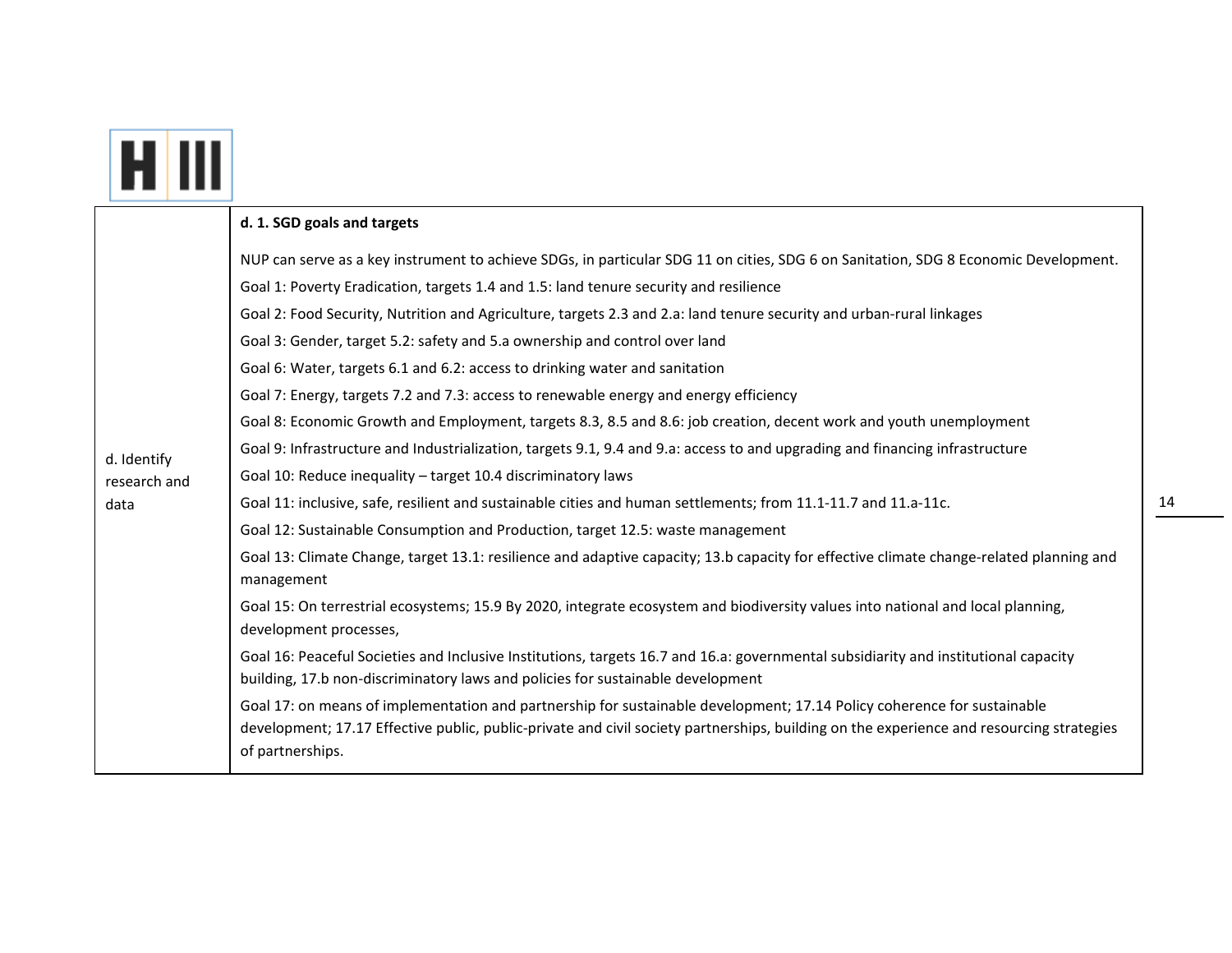|--|--|

#### **d.2 List of other indicators to be taken into account**

There is <sup>a</sup> need to take into account of wider range of data and indicators and the need for <sup>a</sup> functional approach to defining urban spaces. This is not just about functional urban areas (FUAs) vs administrative data but also about the fact that "urban" and "rural" designations are in some countries based on historical classification with no link to settlement patterns, built-up area or economic activity. All indicators, and collection of data, should be based on ethos of participation, partnership, and coordination and cooperation of actors. Through the use of indicators, the progress and the extent to which <sup>a</sup> NUP satisfies key criteria can be tracked. Possible indicators or key criteria may be that <sup>a</sup> NUP:

- 1. Responds to population dynamics
- 2. Ensures balanced regional and territorial development
- 3. Prepares for infrastructure and services development
- 4. Promotes urban land‐use efficiency
- 5. Enhances resilience to climate change
- 6. Protects public space
- 7. Develops effective urban governance systems
- 8. Increases local fiscal space
- Other examples of indicators:
- 1. Demographic data
- 2. Households size
- 3. Finances, etc.
- 4. Statistical and geospatial (on functional urban areas)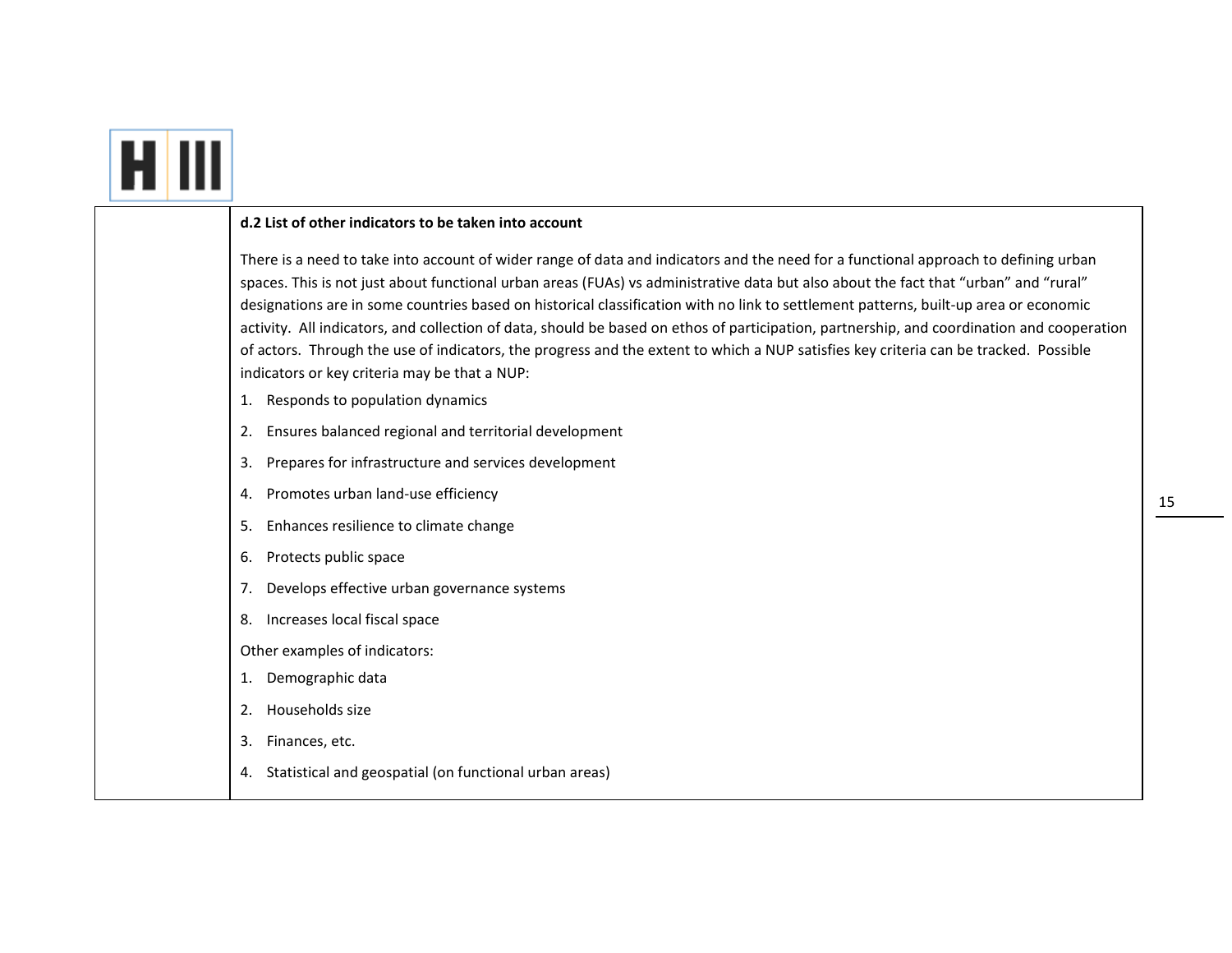|                                  | 5. Productivity (structure and efficiency of markets)                                                                                                                                                                                                                                                                                                                                                                                                                                                                                                                                                                         |
|----------------------------------|-------------------------------------------------------------------------------------------------------------------------------------------------------------------------------------------------------------------------------------------------------------------------------------------------------------------------------------------------------------------------------------------------------------------------------------------------------------------------------------------------------------------------------------------------------------------------------------------------------------------------------|
|                                  | Quality of life (cost of living, life conditions)<br>6.                                                                                                                                                                                                                                                                                                                                                                                                                                                                                                                                                                       |
|                                  | Environmental (ecological structure, climate change, risk)<br>7.                                                                                                                                                                                                                                                                                                                                                                                                                                                                                                                                                              |
|                                  | Territorial organization (Territorial planning, urban - rural linkages)<br>8.                                                                                                                                                                                                                                                                                                                                                                                                                                                                                                                                                 |
|                                  | Infrastructure and services (transport infrastructure, public utilities)<br>9.                                                                                                                                                                                                                                                                                                                                                                                                                                                                                                                                                |
|                                  | 10. Institutional arrangements and effectiveness (public finances, governance, coordination)                                                                                                                                                                                                                                                                                                                                                                                                                                                                                                                                  |
|                                  | 11. Connectivity (digital connectivity, freight physical connectivity, etc. to avoid and limit "divides" (technology, income, social,<br>territory)                                                                                                                                                                                                                                                                                                                                                                                                                                                                           |
|                                  | 2. Priorities: Identify the policy priorities & critical issues for implementation of a new urban agenda                                                                                                                                                                                                                                                                                                                                                                                                                                                                                                                      |
| a. Establish                     | a.1 List of criteria                                                                                                                                                                                                                                                                                                                                                                                                                                                                                                                                                                                                          |
| criteria for                     | Through a review of Issue Papers and a consideration of the challenges for National Urban Policy, the Experts of Policy Unit 3 identified                                                                                                                                                                                                                                                                                                                                                                                                                                                                                     |
| identifying policy<br>priorities | the following criteria for defining policy priorities:                                                                                                                                                                                                                                                                                                                                                                                                                                                                                                                                                                        |
|                                  |                                                                                                                                                                                                                                                                                                                                                                                                                                                                                                                                                                                                                               |
|                                  | The process for defining urban policy priorities needs to be underpinned by a strong communications strategy (careful mapping of<br>stakeholders and identification of interests and potential roles and responsibilities to introduce the process and invite all to be<br>involved). An inclusive dialogue aiming to establish a consensus, involving all the key actors, is critical for successful implementation<br>as well as legitimacy; if all parties are to be fully engaged in implementation, they need them to be involved from the start and need<br>to have full access to data and other relevant information. |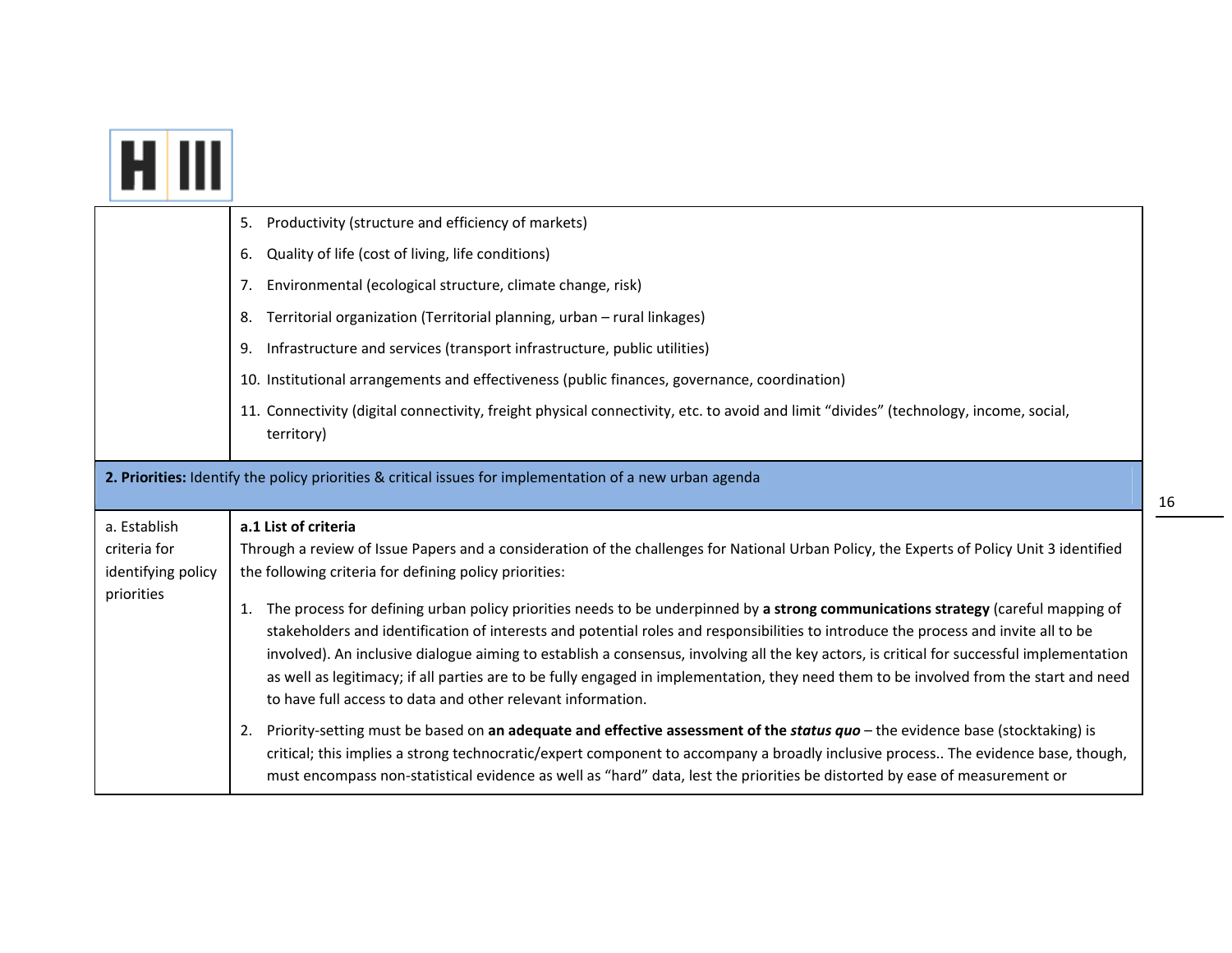|                                                   | availability of data. Within a wider research programme, a continuous monitoring process is desirable to improve the national<br>evidence base to support improved policy decision-making.                                                                                                                                                                                                                                                                                                                                                                                                                                                             |
|---------------------------------------------------|--------------------------------------------------------------------------------------------------------------------------------------------------------------------------------------------------------------------------------------------------------------------------------------------------------------------------------------------------------------------------------------------------------------------------------------------------------------------------------------------------------------------------------------------------------------------------------------------------------------------------------------------------------|
|                                                   | 3. Strategic choices have to be made about priorities and sequencing during the NUP process, as there will undoubtedly be a range of<br>issues to be covered (money, people, infrastructure, urban form/design, internal and external connectivity, essential services<br>(water, transport, health), etc.). Issues of finance and capacity must be considered when developing policy priorities, but political<br>feasibility (mandate to make these choices) is also important. An exhaustive list of desirable objectives, with no hierarchical<br>ordering or link to urgency/feasibility, should be seen as a wish list, not a set of priorities. |
|                                                   | Policy priorities should be defined keeping in mind a realistic interpretation of financial and legislative capacity. Priorities can be<br>4.<br>in the short, medium, and long term and should be affordable, politically feasible and efficient/effective.                                                                                                                                                                                                                                                                                                                                                                                           |
|                                                   | 5. A NUP should be based on a governance model which allows for the needs, demands, suggestions and active participation by key<br>stakeholders (also important for implementation), improving the levels of transparency, equity and accountability. The<br>determining of policy priorities should also be based on the same governance principles.                                                                                                                                                                                                                                                                                                  |
|                                                   | Building capacity and knowledge sharing are essential in order to develop priorities based on realistic expectations, and therefore<br>6.<br>priorities that are implementable. Opportunities in the form of partnerships with academic institutions, private sectors, NGOs, civil<br>society organizations, etc. can enhance knowledge share and promote capacity building.                                                                                                                                                                                                                                                                           |
|                                                   | Policy priorities must consider the overall impacts of the NUP, such as the people affected, environmental impact, etc.<br>7.                                                                                                                                                                                                                                                                                                                                                                                                                                                                                                                          |
|                                                   | All policy priorities must be based on a firm foundation of understanding of the context. Particular attention could be paid to: the level<br>of government with an urban mandate, reviews of existing legislation, policy instruments, levels of institutionalization, stakeholders,<br>etc.                                                                                                                                                                                                                                                                                                                                                          |
| b. Define key<br>transformations<br>to achieve by | b. 1 List of key transformations<br>In view of the foregoing, it is clear that NUPs constitute an important part of any serious attempt to implement the SDGs - not merely<br>SDG 11 (which explicitly addresses cities and other settlements). Most of the SDGs have evident urban dimensions and cannot be                                                                                                                                                                                                                                                                                                                                           |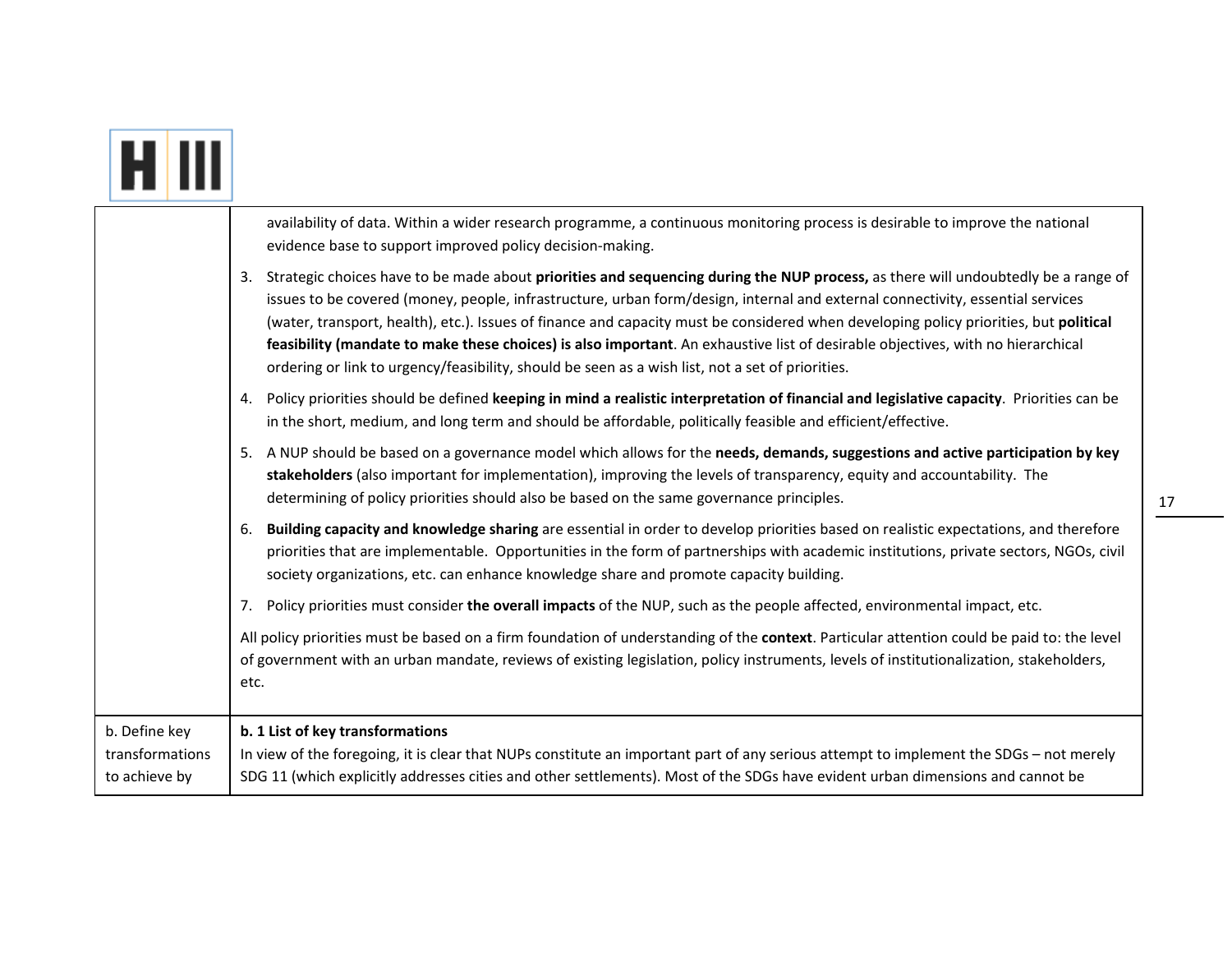policy priorities  $\parallel$  realised without addressing what happens in cities. Transformations can be realized through the process of NUP, not only through the product. Spatial, cross-governmental institutional architecture, effective devolution (fiscal, policy‐making, and service provision), capacity assessment and appropriate capacity development are examples of transformations that can be made through the process of developing <sup>a</sup> NUP. Although many policy domains were exclusively under national jurisdictions in the past, now most areas of domestic policy are <sup>a</sup> shared responsibility. Policy coordination across levels of government is essential if cities are to function well and this requires national leadership. Successful NUPs can enable the following key transformations: 1. Increased coherence of national and local policies affecting and relevant to urban development (territorial/spatial impact of national sectoral policies). Selected relevant national and local policies are: economic policies (which impact the economic impact (e.g. job creation) that urbanization can bring), land, public service, safety and security, housing, certain infrastructure, climate, natural resources/environment, mobility, and social policies. Increasing coherence at the policy level can improve administrative effectiveness and resource flows at the metropolitan level. 2. Empowering local authorities by building capacity, rebalancing fiscal systems and giving legal and political mandate. 3. Empowering communities, grassroots organization, social and traditional leaders and civil society at large by providing them tools for monitoring and evaluating policies and increasing participatory mechanisms in budgeting and/or policymaking process. 4. Improving investment in cities by improving business environment. 5. Fostering co-operation and collaboration across jurisdictions by overcoming metropolitan fragmentation and discouraging "race-tothe‐bottom" competitions (e.g. regulatory competition, harmful competition that prevents local governments from collecting sufficient revenue). 6. Improved quality of life and well being (poverty, accessibility, environmental quality, etc.). While the components of this improvement will vary according to challenges and contexts, improved quality of life is the ultimate aim.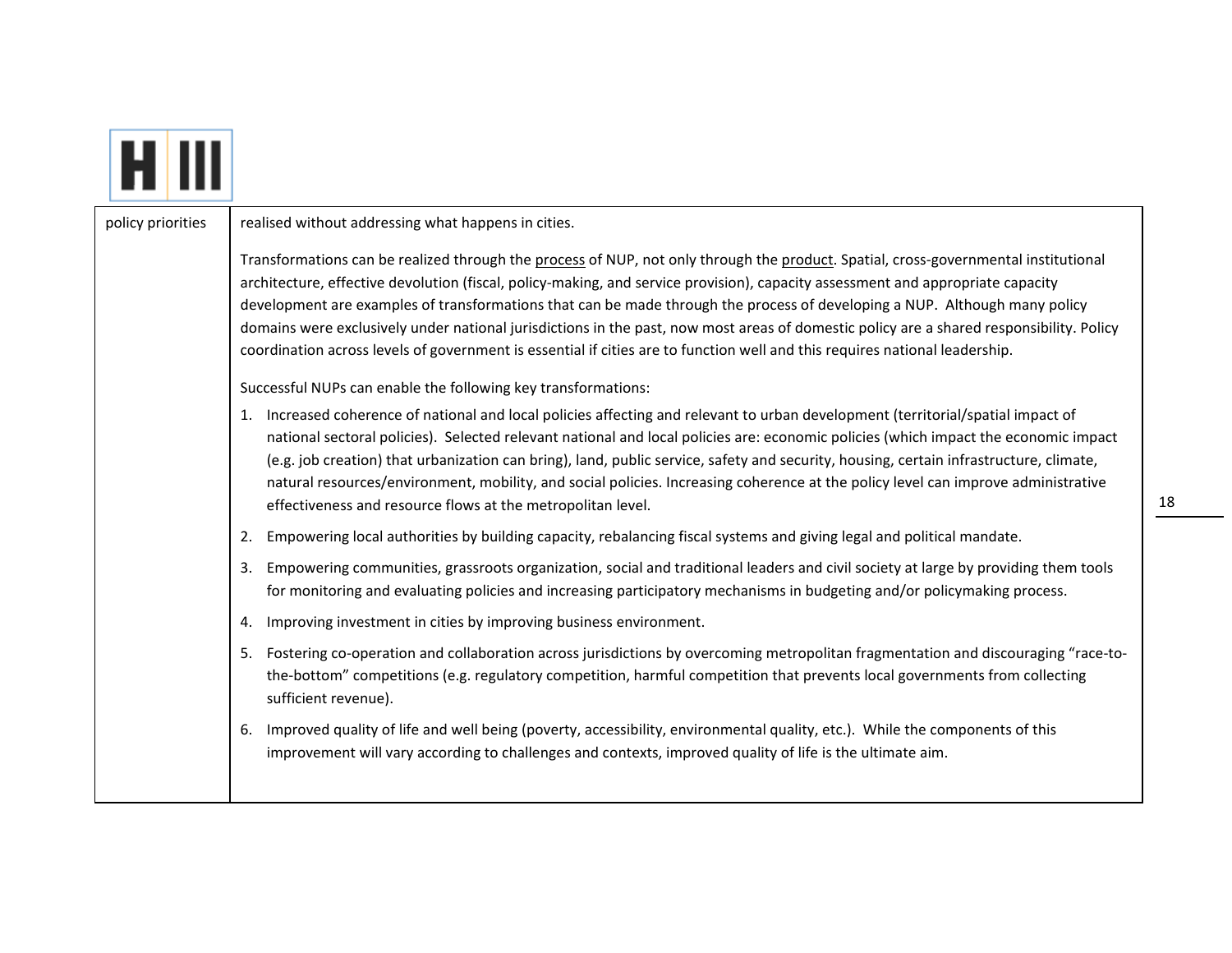| b.2 List of key priorities<br>NUP is highly dependant on context and will need to vary depending on the circumstances. Key priorities include:                                                                                                                                                                                                                                                                                                                                                                                                                                                                                                                                                                                                                                                                                                                                                                                                                                                   |
|--------------------------------------------------------------------------------------------------------------------------------------------------------------------------------------------------------------------------------------------------------------------------------------------------------------------------------------------------------------------------------------------------------------------------------------------------------------------------------------------------------------------------------------------------------------------------------------------------------------------------------------------------------------------------------------------------------------------------------------------------------------------------------------------------------------------------------------------------------------------------------------------------------------------------------------------------------------------------------------------------|
| 1. Structuring the urban systems (from large to medium to small cities) and the connectivity among cities to support sustainable<br>development of the country. The structure of the urban system matters for growth. Because cities do not exist in isolation,<br>sustainable connectivity at all scales is increasingly important to the performance of national urban systems. For example, national<br>decisions about major infrastructure networks can have a tremendous impact on cities' competitiveness and growth potential.                                                                                                                                                                                                                                                                                                                                                                                                                                                           |
| 2. Facilitating urban policies and governance at a metropolitan scale. Inter-municipal co-ordination typically requires support from<br>higher levels of government. There has been increasing attention in recent years to the benefits of governing cities as functional<br>economies rather than administrative units. Higher levels of government can have a role in facilitating the cross-jurisdictional co-<br>operation that is needed to improve the outcomes in complex metropolitan areas.                                                                                                                                                                                                                                                                                                                                                                                                                                                                                            |
| 3. Strengthening urban, peri-urban and rural interactions to enhance and structure the environmental, social, economic and public<br>policy connections and therefore promote functional linkages between urban, peri-urban and rural.                                                                                                                                                                                                                                                                                                                                                                                                                                                                                                                                                                                                                                                                                                                                                           |
| 4. Promoting equitable opportunity in cities, addressing urban poverty, segregation and inequality, addressing issues such as<br>informal settlements, land reform and housing should be at the centre of a NUP framework. In order to tackle such multifaceted<br>and cross cutting urban challenges, strong national support is needed in these thematic areas.                                                                                                                                                                                                                                                                                                                                                                                                                                                                                                                                                                                                                                |
| Recognizing rural areas and the urban-rural continuum: Rural areas must be recognized within functional urban areas (FUA),<br>5.<br>however the importance of linkages to rural go beyond the FUA. Policies need to address this, especially with respect to<br>development of infrastructure and management of eco-system services (land and water, in particular). Furthermore, rapidly<br>urbanizing countries need to understand whether and to what extent urbanization is driven by rural-push factors rather than urban<br>pull as this has implications for the economic dynamics of agglomeration; inefficient agglomeration may result if people are driven<br>to cities for security or for consumption opportunities but productive opportunities. Rural development policies, though, are often<br>distinct from national urban policies, and therefore need to be considered within them. An NUP need not downgrade rural policy as<br>a priority and it might even strengthen it. |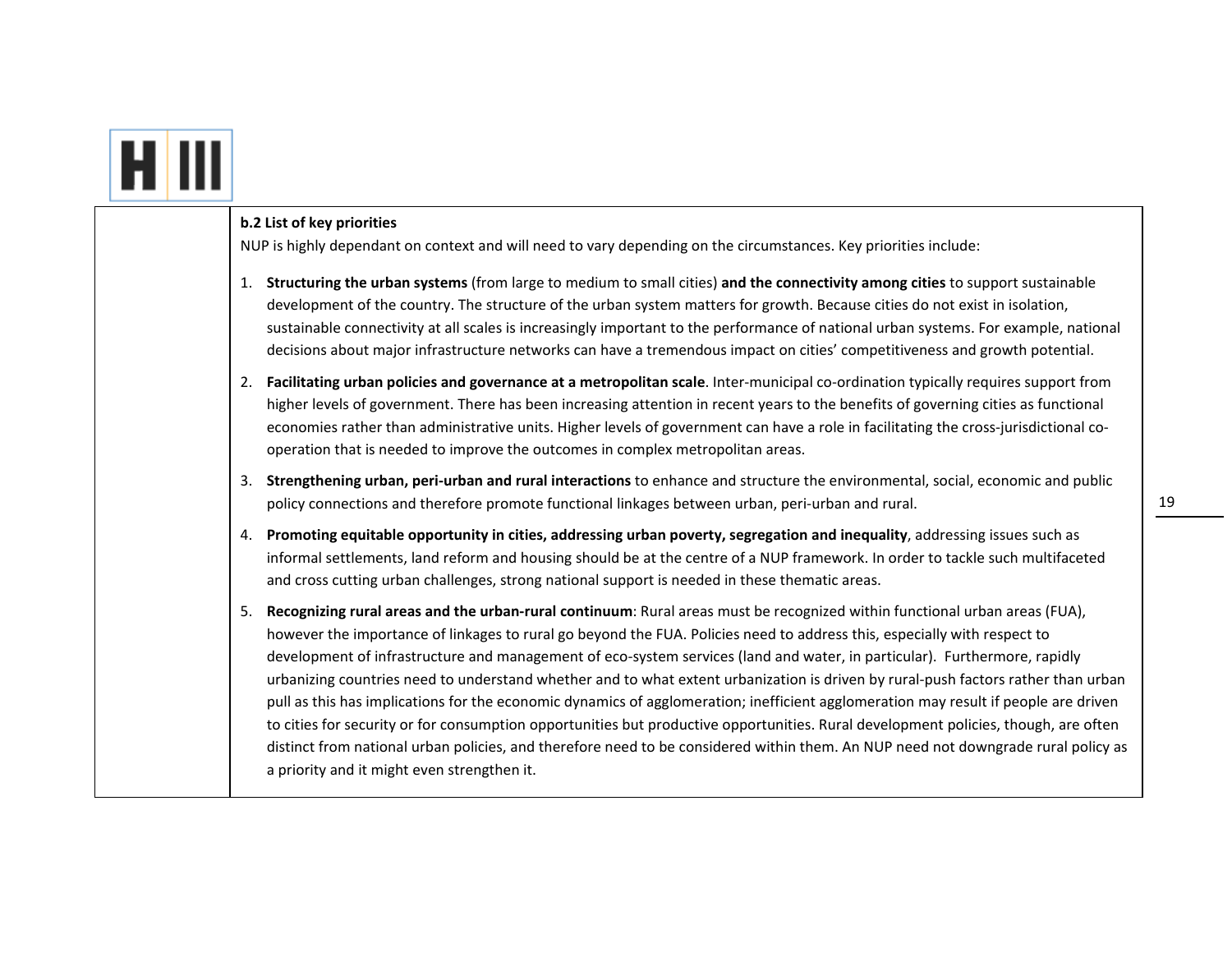|--|

|                                                                   | 6. Promoting a territorial and differentiated approach by considering key urban and territorial principles, such as those in the<br>International Guidelines for Urban and Territorial Planning. A differentiated approach is needed based on population, needs and<br>social infrastructure. Particularly, empowering local governments through planning and territorial differentiation of responsibilities<br>and competences based on the administrative capacity and effectiveness, and/or the population-size of cities.                                                                                                                                                                |
|-------------------------------------------------------------------|-----------------------------------------------------------------------------------------------------------------------------------------------------------------------------------------------------------------------------------------------------------------------------------------------------------------------------------------------------------------------------------------------------------------------------------------------------------------------------------------------------------------------------------------------------------------------------------------------------------------------------------------------------------------------------------------------|
|                                                                   | 7. Considering safety and security in cities with particular reference to urban governance, local economic development and impacts<br>on vulnerable populations, such as women, children, youth and the elderly.                                                                                                                                                                                                                                                                                                                                                                                                                                                                              |
|                                                                   | Supporting cities' actions for environmental sustainability, particularly controlling pollution and climate mitigation or adaptation.<br>8.                                                                                                                                                                                                                                                                                                                                                                                                                                                                                                                                                   |
|                                                                   | 9. Adequate Financing of the NUP process, particularly the implementation, has to be thought through. Managing and modernizing<br>existing funding instruments and adopting new instruments for supra-municipal funding.                                                                                                                                                                                                                                                                                                                                                                                                                                                                      |
|                                                                   | 10. Relevant legal and regulatory frameworks will be required to support the successful implementation of the NUP.                                                                                                                                                                                                                                                                                                                                                                                                                                                                                                                                                                            |
| c. Identify                                                       | c. List of external factors                                                                                                                                                                                                                                                                                                                                                                                                                                                                                                                                                                                                                                                                   |
| common<br>external factors<br>favourable to the<br>success of the | 1. The broader institutional environment: success will be facilitated where there is already experience/tradition of effective cross-<br>sectorial co-ordination of policy at national level. Where this is lacking, more experimentation (and adjustment via trial and error)<br>may be needed to evolve a process and set of mechanisms/institutions that enable effective co-ordination.                                                                                                                                                                                                                                                                                                   |
| policy priorities                                                 | 2. Co-ordination across levels of government is important. This implies that the process will involve capacity building at all levels.<br>Governments at different levels must learn to interact effectively, whether via contracts or other co-ordinating institutions and<br>mechanisms.                                                                                                                                                                                                                                                                                                                                                                                                    |
|                                                                   | Empowering cities, a key stakeholder of the New Urban Agenda, will also entail the creation of new capacities at central level as<br>3.<br>well. This should not be thought of in terms of "decentralization" as it is often conceived, because it need not imply dis-<br>empowerment of senior levels of government. Despite the way it is often discussed, decentralization/local empowerment does not<br>usually imply a simple transfer of central power to regional and local levels (the reallocation of a fixed set of powers, functions or<br>capacities). More often, it is about creating new and better capacities for co-ordinated state action at all levels. Empowering regions |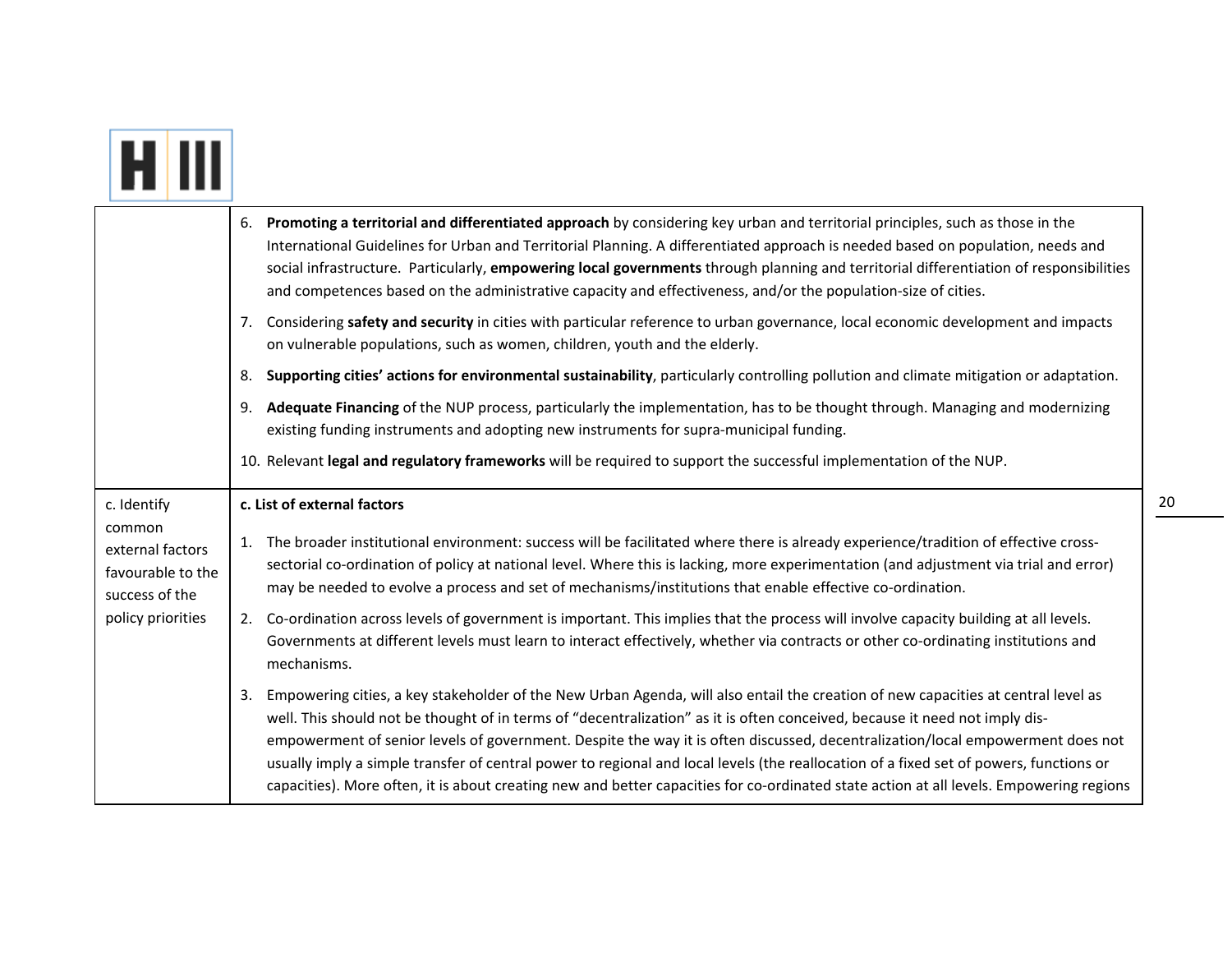|                                                                  | and localities may require new capacities at senior levels of government, to ensure that less-centralized governance does not<br>compromise the coherence of the state or the unity of the economic space. Further, developing mechanisms/systems for improving<br>both national and local government performance, such as performance based awards, may encourage local authorities to work with<br>national government to achieve common vision.                                                                                                                                   |  |
|------------------------------------------------------------------|--------------------------------------------------------------------------------------------------------------------------------------------------------------------------------------------------------------------------------------------------------------------------------------------------------------------------------------------------------------------------------------------------------------------------------------------------------------------------------------------------------------------------------------------------------------------------------------|--|
| d. Create targets                                                | d. List of targets                                                                                                                                                                                                                                                                                                                                                                                                                                                                                                                                                                   |  |
| for those policy<br>priorities                                   | Considering phases/stages - diagnostic, formulating, implementing, monitoring and evaluation, the following targets can be set:                                                                                                                                                                                                                                                                                                                                                                                                                                                      |  |
|                                                                  | By 2020, 2/3 of the member countries will have initiated the process for developing a NUP, or are reviewing their existing NUP<br>1.<br>framework;                                                                                                                                                                                                                                                                                                                                                                                                                                   |  |
|                                                                  | By 2025, half of the member countries will have formulated and initiated the implementation of a NUP; and<br>2.                                                                                                                                                                                                                                                                                                                                                                                                                                                                      |  |
|                                                                  | By 2030, 1/3 of the member countries will have monitored and evaluated their NUP.<br>3.                                                                                                                                                                                                                                                                                                                                                                                                                                                                                              |  |
|                                                                  | In addition, for all initiated NUPs, we recommend the following:                                                                                                                                                                                                                                                                                                                                                                                                                                                                                                                     |  |
|                                                                  | Stakeholder participation mechanisms in the process of developing a NUP;<br>1.                                                                                                                                                                                                                                                                                                                                                                                                                                                                                                       |  |
|                                                                  | Institutionalized mechanisms for coordinating NUPs.<br>2.                                                                                                                                                                                                                                                                                                                                                                                                                                                                                                                            |  |
| 3. Implementation: Develop action-oriented recommendations       |                                                                                                                                                                                                                                                                                                                                                                                                                                                                                                                                                                                      |  |
| a. Identify key<br>actions at all<br>levels of<br>implementation | a.1 Key recommendation for action<br>In this policy paper, key actions are defined to ensure that a NUP is legitimate, integrated and actionable, it can be monitored<br>effectively, that mechanisms exist to help ensure long-term continuity while allowing for necessary adjustment. Key actions discussed<br>here focus on formulating, implementing and monitoring and evaluating a NUP rather than the content of the policy itself.<br>1. Considering the feasibility of NUP: defining the purpose, the value-added, contents and scope, and timeframe of a NUP, taking into |  |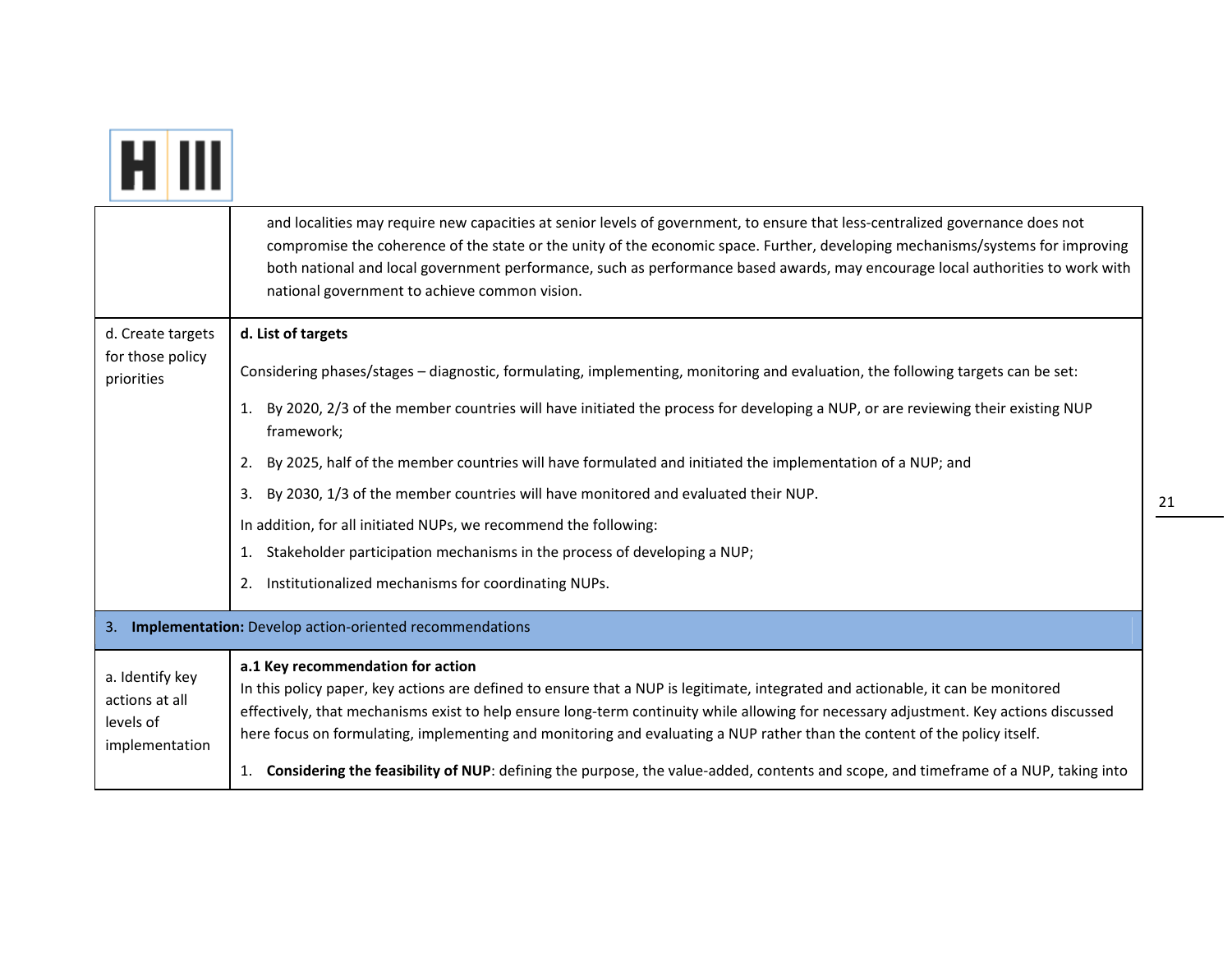| account of the country's national/local context and creating a consensus on the need for NUP.                                                                                                                                                                                                                                                                                                                                                                                                                                                                                                                                                                                                                                                                                 |
|-------------------------------------------------------------------------------------------------------------------------------------------------------------------------------------------------------------------------------------------------------------------------------------------------------------------------------------------------------------------------------------------------------------------------------------------------------------------------------------------------------------------------------------------------------------------------------------------------------------------------------------------------------------------------------------------------------------------------------------------------------------------------------|
| Understanding the context: mapping institutional settings and key stakeholders to formulate, implement, and monitor and<br>2.<br>evaluate NUPs (ministry, presidency, cross-government body, the private sector, civil society, etc.). All relevant ministries should<br>take part in the formulation of an NUP to ensure inclusion of a wide range of relevant policies and a widespread feeling of<br>ownership. The roles and responsibilities of different stakeholders need to be clarified to ensure that all have the same<br>expectations for implementation.                                                                                                                                                                                                         |
| Creating a national vision/strategy for urban policies, with clear objectives, targets, responsible institutions, and implementation<br>3.<br>and monitoring mechanisms. A mechanism to revise the NUP periodically should be included in the vision / strategy. The process for<br>developing the vision should be transparent and beyond national and subnational governments; it should also involve all relevant<br>non-state actors, such as non-governmental organizations, citizens and the business sector.                                                                                                                                                                                                                                                           |
| Reviewing and adjusting existing national legal, institutional and fiscal frameworks and guidelines of all sectors to ensure the<br>4.<br>implementation of the vision/strategy. To a great extent, national governments establish the ground rules for cities. National (and,<br>in some federal systems, state/provincial) legislation typically defines cities' responsibilities, powers and, crucially, revenue sources.<br>Attention to the basic legislative framework for cities is essential but it is too often overlooked. Fiscal frameworks, in particular, may<br>create powerful incentives for city leaders that contradict other national policy priorities, e.g. when the tax system makes green-<br>field development more attractive to cities than infill. |
| Maximizing the use of technology (geo-spatial and behaviour) to help evidence-based decision-making.<br>5.                                                                                                                                                                                                                                                                                                                                                                                                                                                                                                                                                                                                                                                                    |
| Establishing a participatory mechanism to facilitate policy dialogues among national and subnational, state and non-state actors on<br>6.<br>NUP, ensuring effective participation of all actors.                                                                                                                                                                                                                                                                                                                                                                                                                                                                                                                                                                             |
| Establishing a global mechanism (e.g. intergovernmental panel) to stimulate policy-relevant research on urban issues to support<br>7.<br>implementation of the New Urban Agenda.                                                                                                                                                                                                                                                                                                                                                                                                                                                                                                                                                                                              |
| 8. Building capacity (human, institutional, financial and technical) at all levels of government for formulating, implementing, and                                                                                                                                                                                                                                                                                                                                                                                                                                                                                                                                                                                                                                           |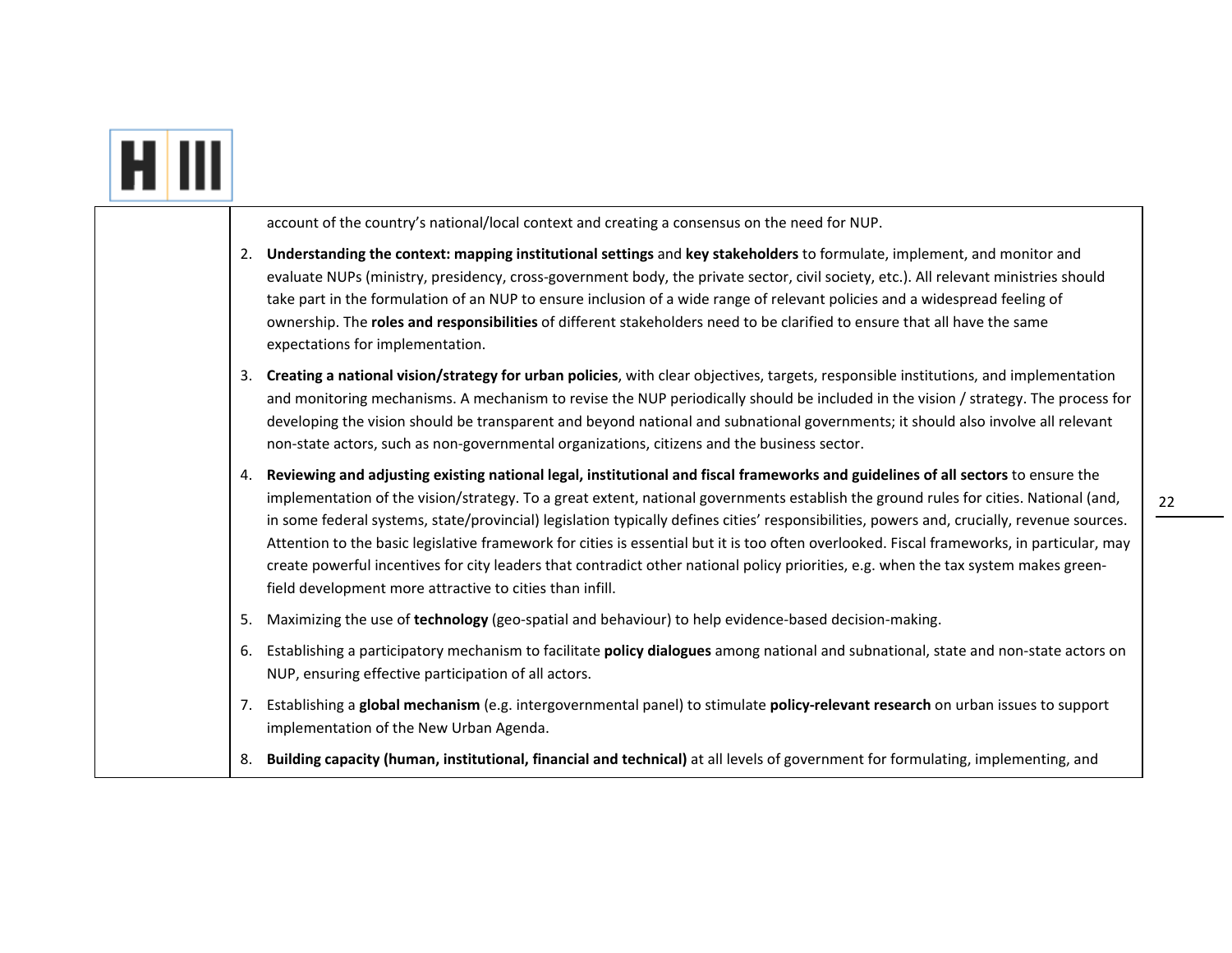

|                                                                                                    | monitoring and evaluating NUPs. Capacity building should also be considered for the private sector.                                                                                                                                                                                                                                                                                                                                                                                                                                                                                                                                                                                                        |
|----------------------------------------------------------------------------------------------------|------------------------------------------------------------------------------------------------------------------------------------------------------------------------------------------------------------------------------------------------------------------------------------------------------------------------------------------------------------------------------------------------------------------------------------------------------------------------------------------------------------------------------------------------------------------------------------------------------------------------------------------------------------------------------------------------------------|
| b. Analyse<br>financial<br>resources<br>required and<br>instruments for<br>their<br>sustainability | b. 1 Financial resources<br>Effective NUP will require clear ownership of national governments. In order to ensure sufficient financial resources for formulation and<br>implementation of NUP, the following measures could be enhanced:<br>Mapping of the existing budget flows/availability in the government / international source / private sectors to be allocated to NUP.<br>1.<br>When resources are limited, NUP could start with developing some policy principles, coordination and consultation measures to<br>leverage awareness on the case of NUP.<br>Cost sharing between different levels of government to enhance municipal financing, and scoping of alternative and innovative<br>2.  |
|                                                                                                    | financing mechanisms (including mechanism of value capture and sharing, subsidies and tax collection).<br>Accessing and expanding private finances – both through improved Public Private Partnerships (PPPs) and access private capital to<br>3.<br>finance the urban policies and plans requires multiple funding sources, including private sources.                                                                                                                                                                                                                                                                                                                                                    |
| c. Establish<br>indicators of<br>successful<br>implementation,<br>monitoring and<br>evaluation     | c.1 Indicators of success<br>Indicators for successful conception and implementation of NUPs vary by countries, but can include the following:<br>1. The NUP answers nationally defined goals in the short, medium and long term.<br>The vision of the NUP is mainstreamed into departmental programmes and policies.<br>2.<br>Indicators for successful monitoring and evaluation may include the following:<br>Measurability through access to adequate data sources that allow comparison with a baseline scenario.<br>1.<br>The use of participatory monitoring and evaluation techniques in order to ensure an inclusive monitoring and evaluation process<br>2.<br>that is open to all stakeholders. |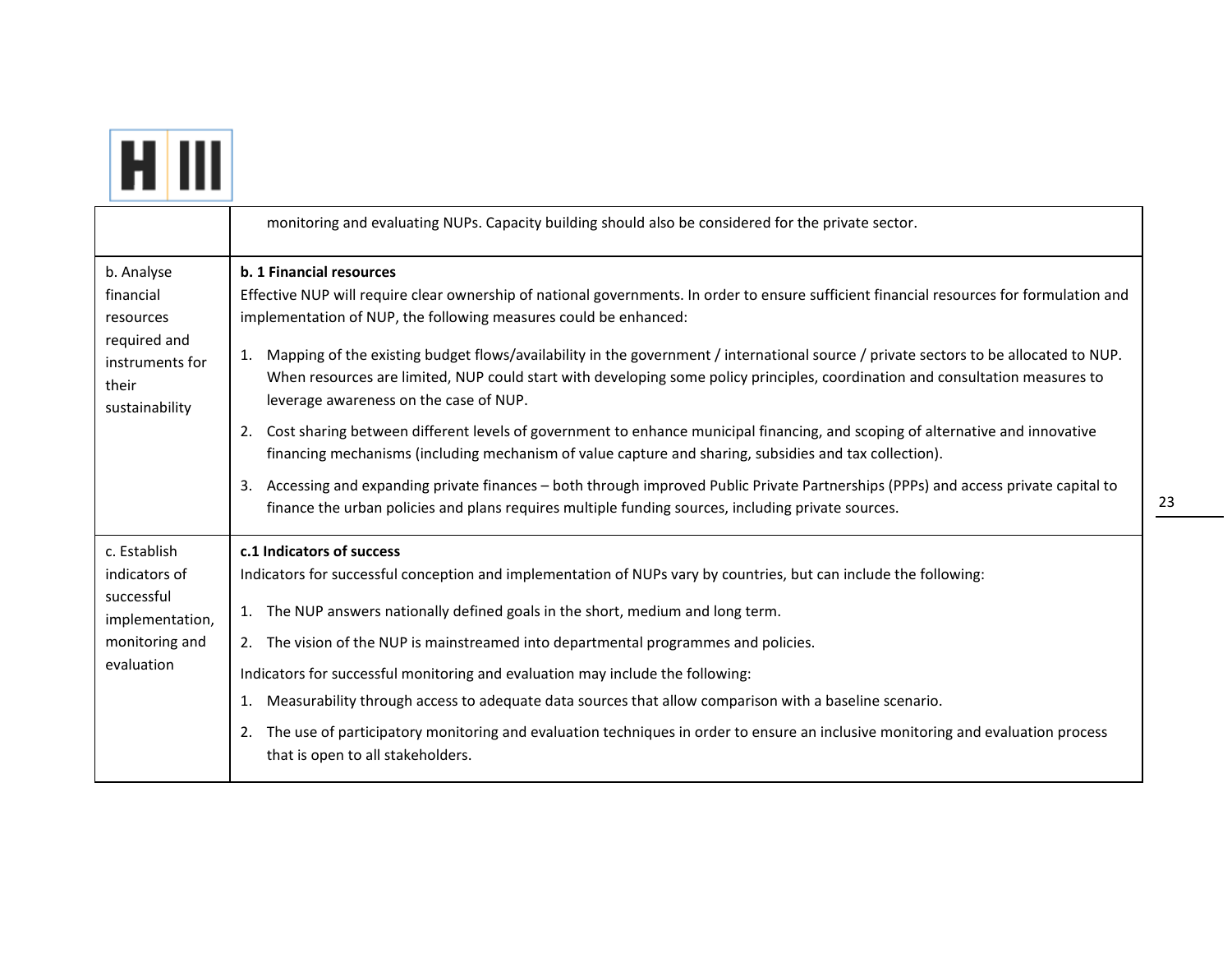|                                         | c.2 Monitoring mechanisms<br>Outcome monitoring may be linked to SDG's reporting system, as most of NUP targets are clearly related to SDG targets:<br>1. In this context, stakeholders can play an important role in monitoring the impact of a NUP.<br>NUPs may set in motion certain processes, and it could be useful to measure both the process and as well as specific policy<br>2.<br>outcomes; this could facilitate the embedding of programmes that mainstream NUP priorities.<br>Regular tracking of implementation of NUPs via national government as well as other stakeholder institutions.<br>3.<br>Ideally, such a tracking process should be put in place ex ante.<br>4.                                                                                                                                                                                                                                                                                                    |
|-----------------------------------------|-----------------------------------------------------------------------------------------------------------------------------------------------------------------------------------------------------------------------------------------------------------------------------------------------------------------------------------------------------------------------------------------------------------------------------------------------------------------------------------------------------------------------------------------------------------------------------------------------------------------------------------------------------------------------------------------------------------------------------------------------------------------------------------------------------------------------------------------------------------------------------------------------------------------------------------------------------------------------------------------------|
| d. Analyse links<br>with Agenda<br>2030 | d.1 Linkages with Agenda 2030 / Paris Agreement<br>Given the large share of populations that live (or will be living) in cities and, correspondingly, the large share of cities in global emissions,<br>the fight against climate change will be won (or lost) in cities. NUPs should strive to make cities environmentally sustainable and in<br>particular to reduce their carbon footprint, at a minimum in accordance with COP 21 engagements. A NUP that places sustainability at<br>its core can be an important tool for government to support cities in their adaptation efforts in order to ensure that cities remain<br>liveable and resilient while facing the impacts of climate change.                                                                                                                                                                                                                                                                                          |
|                                         | <b>Conclusion:</b><br>This framework document has worked to illustrate the key challenges and priorities of NUP as well as key elements of the<br>implementation of NUP. It is clear that although challenges can exist in the development of a NUP, both the transformative power and<br>the ability to capitalize on urban opportunities are strong reasons that make a case for NUP. What has been demonstrated through this<br>Framework is that transformations can be realized both through NUP itself and through the process of developing a NUP. It is essential<br>for a NUP to be place specific, and it therefore a thorough understanding of the context is required. Through an understanding of<br>context, processes such as cross-governmental institutional architecture, effective devolution (fiscal, policy-making, service provision),<br>capacity assessment and appropriate capacity development, and empowerment of stakeholders can be evaluated and augmented, and |

┯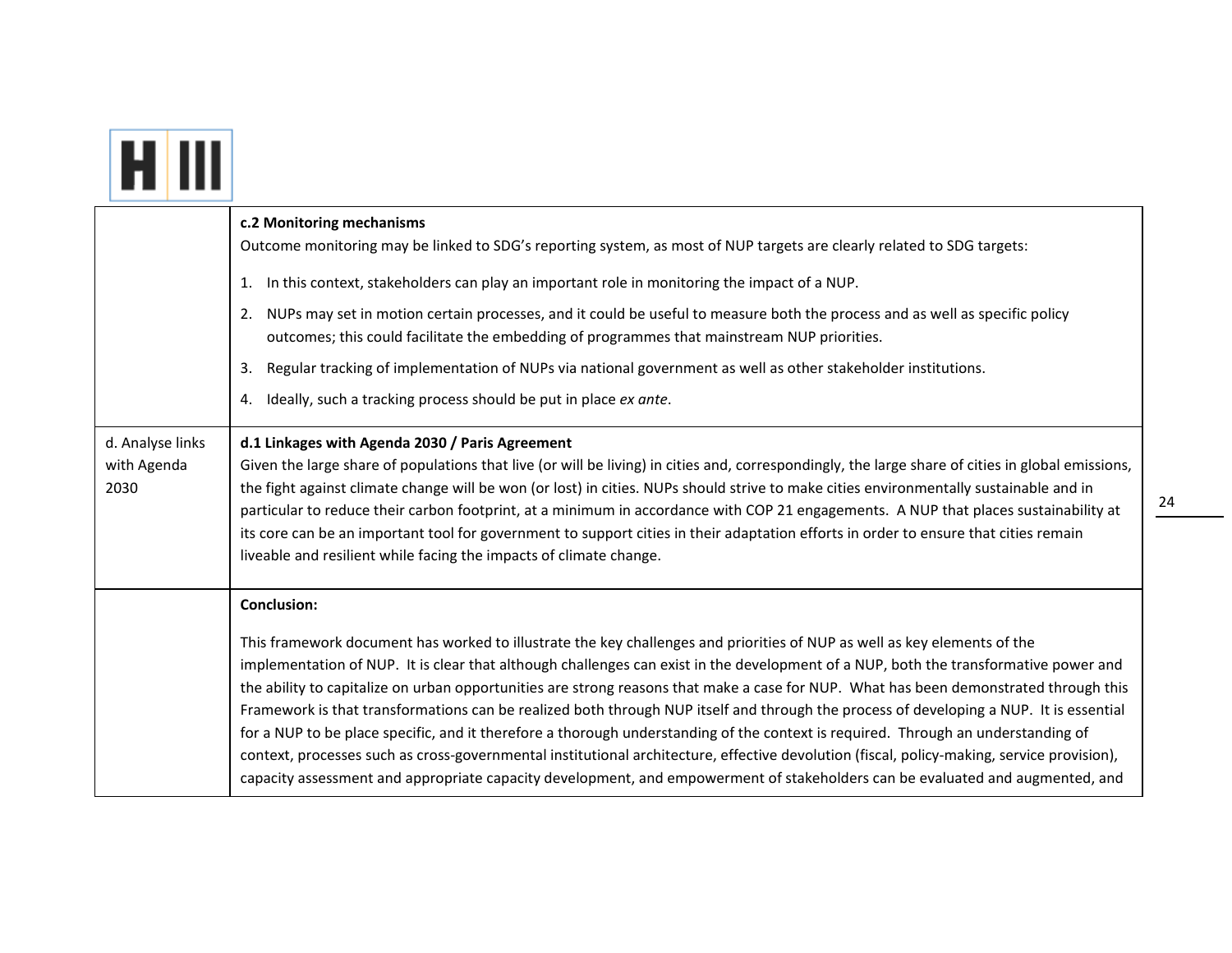|  | are therefore examples of transformations that can be made through the process of developing a NUP. In this way, a NUP can work to<br>answer key areas of concern which have been raised in this framework, particularly a need for devolution of power (political and<br>financial), an increase in capacity for subnational governments, and a need for the support of more thorough and reliable urban data<br>and research.                                                                                                                                                                                                                                                                                                                                 |
|--|-----------------------------------------------------------------------------------------------------------------------------------------------------------------------------------------------------------------------------------------------------------------------------------------------------------------------------------------------------------------------------------------------------------------------------------------------------------------------------------------------------------------------------------------------------------------------------------------------------------------------------------------------------------------------------------------------------------------------------------------------------------------|
|  | It is clear also that NUPs touch on and are relevant to many of the SDG Goals, particularly SDG 11 on Cities, SDG 6 on Sanitation and SDG<br>8 Economic Development. Due to this widespread relevance, it is necessary to recognize that NUP can be a key instrument to measure<br>the achievement of the SDGs and should constitute an important part of any serious attempt to implement the SDGs. Finally, both the<br>demonstrated relevance of NUP for many Issue Papers and the diversity of case studies presented, suggest that the power of NUP to<br>direct urbanization, facilitating the development of productive and prosperous cities, mean that NUP should be recognized as a key<br>driver towards the implementation of the New Urban Agenda. |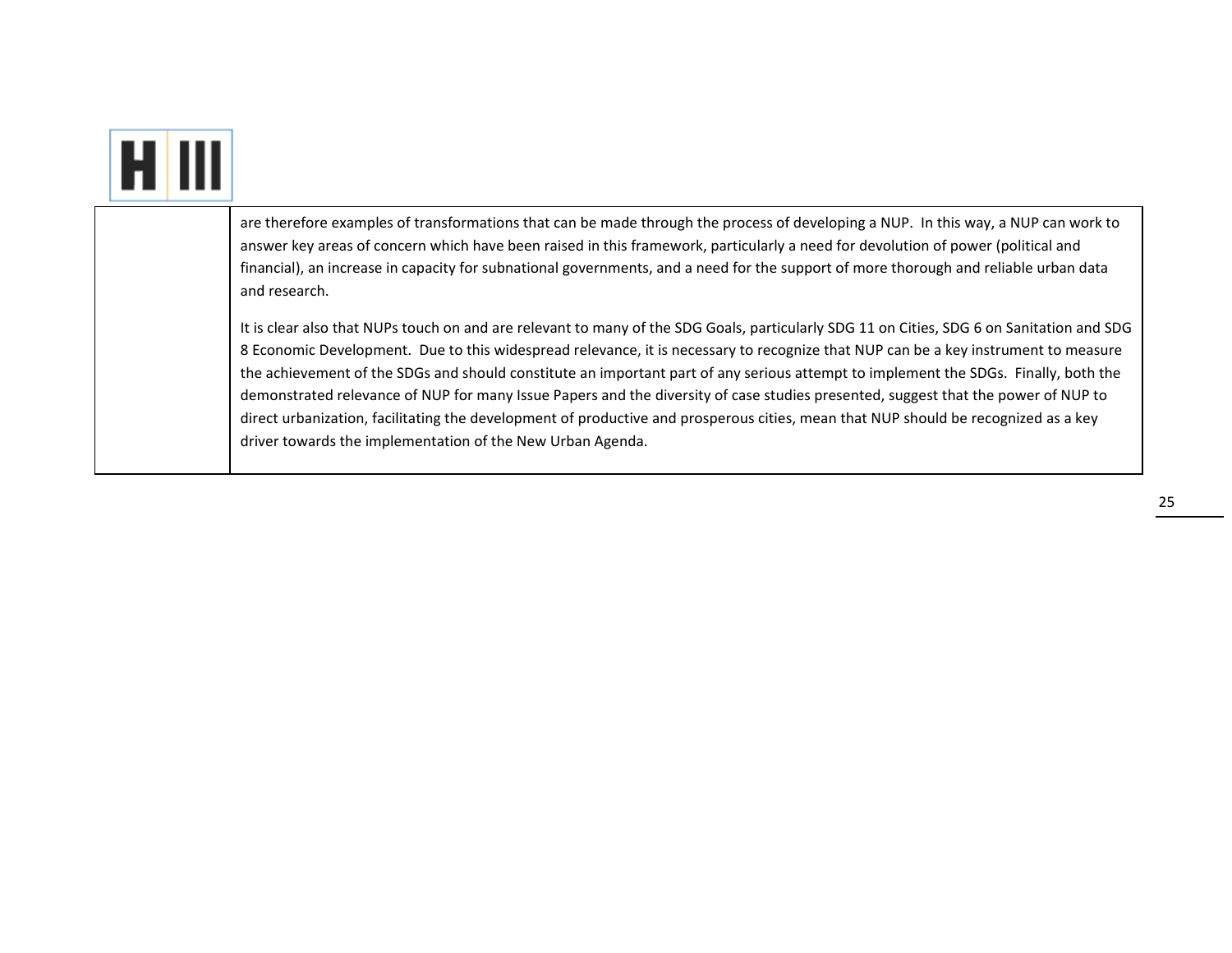

#### **Annex 1**

**Afghanistan**: The beginning of the development of <sup>a</sup> NUP in <sup>a</sup> conflict area, where there is both <sup>a</sup> high rate of urbanization and <sup>a</sup> high proportion of many cities being informal settlements. There is, however, strong political support for the urban agenda within the country.

**Cambodia**: The level of urbanisation in 2010 was 27 per cent, the urban areas contributing to 50 per cent of GDP. The objective of the Draft National Urban Development Strategy Framework is to ensure socially inclusive and equitable development through coordination between various National Policies like the Housing Policy, Land Policy, Green Growth Policy, Industrial Development Policy, Organic Law Policy (Good Governance) and coordination with National Transportation Planning and Urban Development.

**Cameroon**: Cameroon has <sup>a</sup> high level of urbanization rate, at 52 per cent and <sup>a</sup> high level of spatial growth of cities. In order to control the rapid urbanization within the country and in accordance with achieving the aims of the "Vision of Cameroon on the Horizon 2035," Cameroon will begin the process of development of <sup>a</sup> NUP.

**Egypt**: Following on the 1982 National Urban Policy Study, Egypt is now moving into the Diagnostic Phase of NUP, which will aim to foster productivity, connectivity, competitiveness in and between Egyptian cities, and effective legislation (land/territory reform policies), robust governance, and territorial sustainable development.

**Gabon**: Gabon has <sup>a</sup> high level of urbanization, at 86%, the urban population concentrated in four principle cities. The case study demonstrates the disharmonious development of cities in Gabon, which struggle with informal settlements. Phase One (Diagnostic) of <sup>a</sup> Stratégie Nationale de l'Habitat et du Développement Urbain (National Strategy for Housing and Urban Development has been completed, although Phase Two has not begun.

**Ghana**: In 2009, more than 50 per cent population lived in the cities. For years, the focus of the government was on rural development with isolated intervention on issues on National Development Plans. Preparation of NUP started in March 2009 with the objectives of promoting urban centres as engines of growth, development through an integrated settlement system, facilitating socio‐economic development of rural and lagging regions, mainstreaming environmental concerns into urban development, enhancing participatory and accountable urban governance, employing information,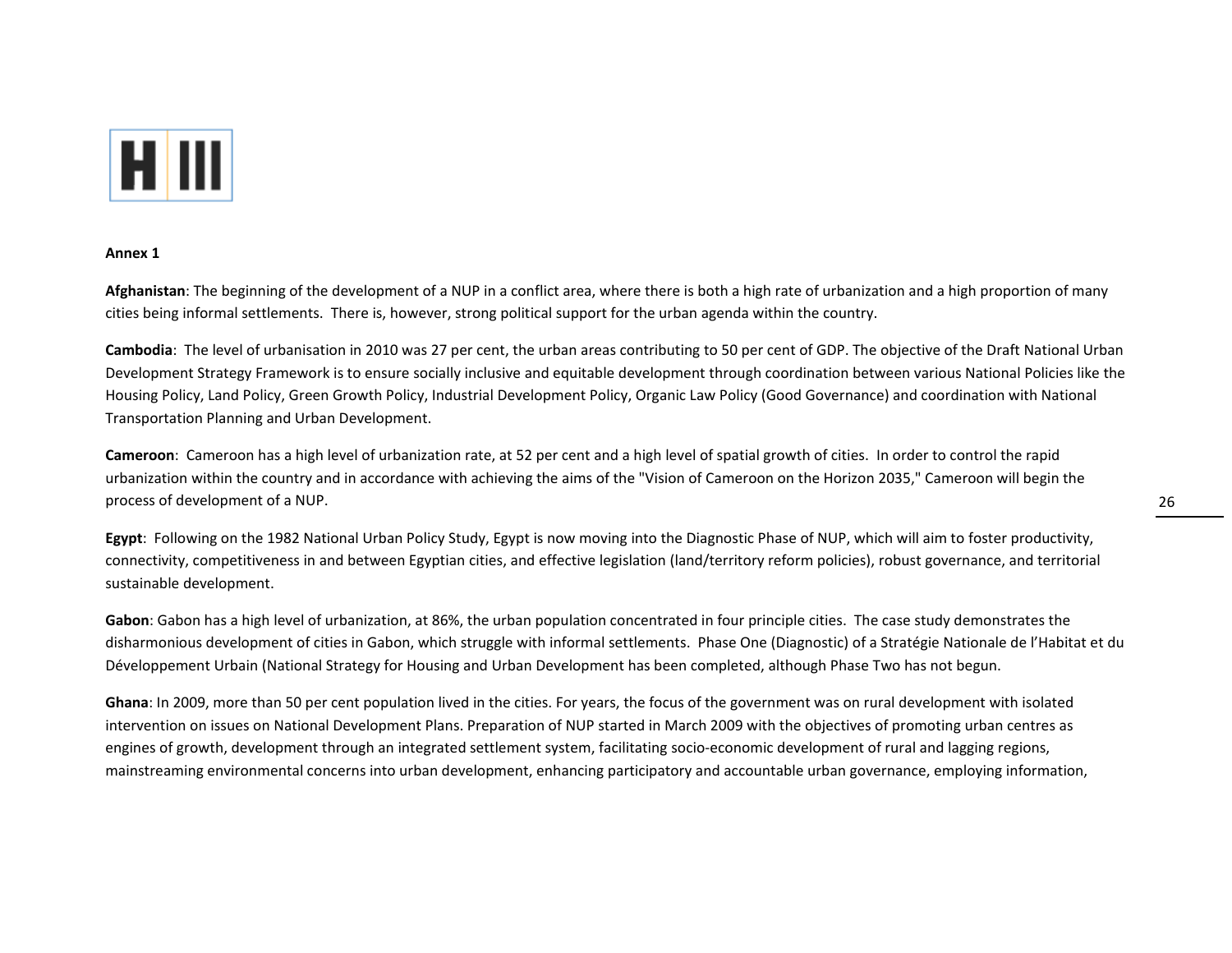

education and communication strategy and emphasizing the roles of central and local governments. On the whole, the NUP has had no impact because it has not been implemented as per the principles stated in the action plan document.

**Iran**: An overview of the trends of urbanization and the planning system in Iran where there is <sup>a</sup> hierarchy within the planning system: national, regional, and local, and <sup>a</sup> number of different plans at different levels of government, such as: national spatial plans, physical plans, 25 year vision of the country, special master plans, national schemes, etc.

**Japan**: As with Germany, Japan is facing different urban challenges then other case studies, such as an aging population, shrinking cities, and suburbanization. However, the case is made that due to the reality of these challenges developed countries can also benefit from <sup>a</sup> NUP. In the case of Japan, the central government attempted to reduce economic disparities, promote <sup>a</sup> compact and networked city structure, and make cities more resilient through disaster risk reduction strategies.

**Madagascar**: The continued development of <sup>a</sup> National Urban Development Policy in Madagascar recognizes cities as key drivers of the development of the national territory and also recognizes the need for <sup>a</sup> policy to direct the rapid urbanization in Madagascar, which is <sup>a</sup> trend expected to continue for twenty years.

**Myanmar**: About 30 per cent people live in urban Myanmar that has <sup>a</sup> bipolar urban structure. Before 2011, the Government did not recognise the need for complex urban governance. There has been increasing commitment to NUP and initiatives to draft Planning Law, Housing Law and development of zoning codes. The country suffers from capacity gaps, lack of data, <sup>a</sup> need for funding and actors for urban research, and <sup>a</sup> lack of municipal government outside major cities. The UN Habitat is supporting the Ministry of Construction in developing the NUP.

**Nigeria**: Nigeria went for <sup>a</sup> revised Urban Development Policy in 2012, as urban problems could not be addressed by the 1992 NUP. The new Urban Development Policy was approved in June 2012 to facilitate efficient urban development and promote regional planning. The provincial and local governments are yet to be aware of the responsibilities to bring success to the policy. Presently, there is over-ownership of the central government with incomplete decentralisation.

**Philippines**: The Philippines is 49 per cent urban. The country suffers from problems of access to basic amenities including housing, decreasing green area, decline in the quality of life, inefficient urban transport among others. Coordination between national‐regional and various implementation agencies is